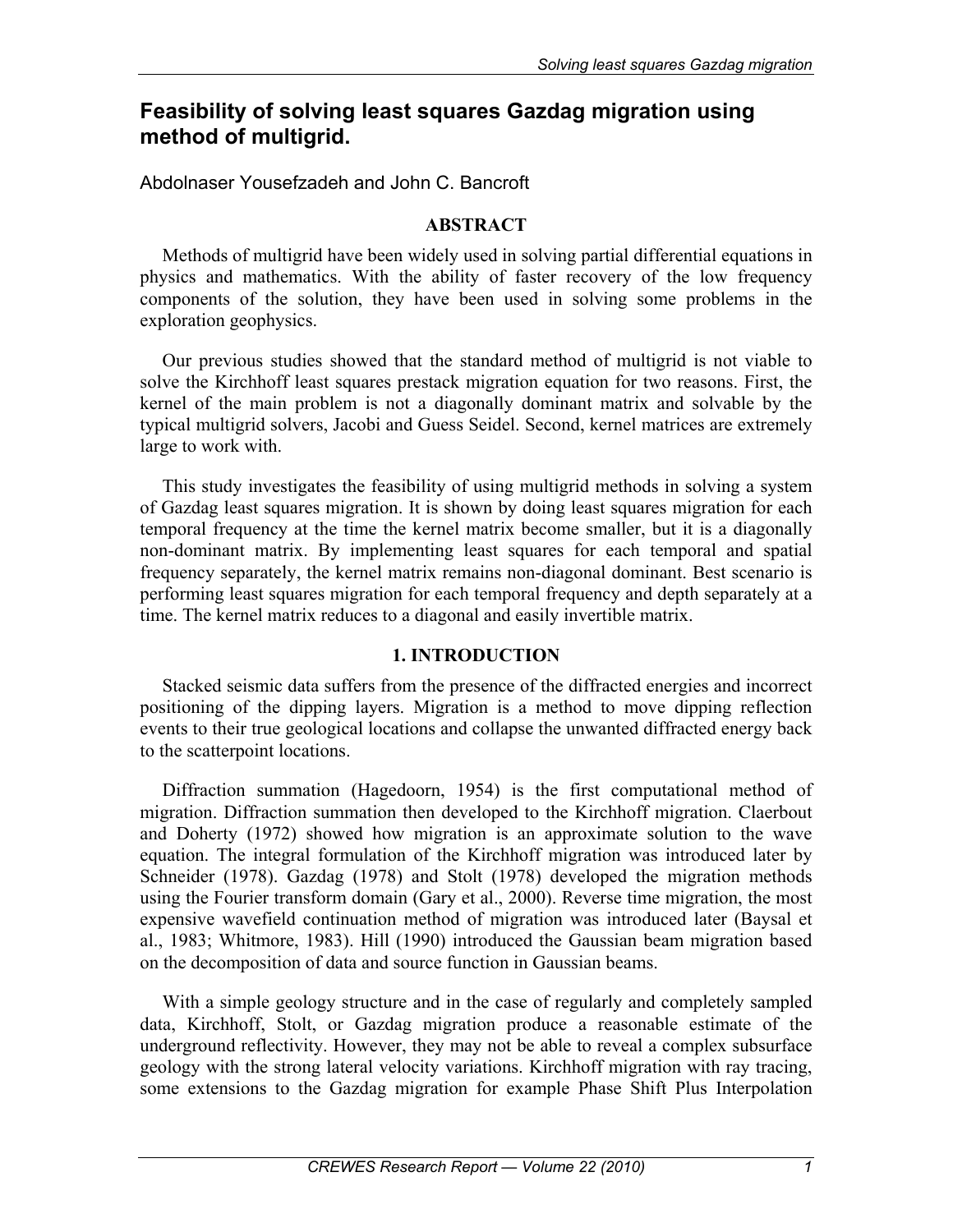(PSPI) migration (Gazdag and Sguazzero, 1984) and Non-Stationary Phase Shift (NSPS) migration (Margrave and Ferguson, 1999), are able to consider the lateral velocity variations.

These methods need a dense and regularly sampled seismic data to succeed. However, it is impractical or expensive to acquire a dense and regularly sampled seismic data. Even if for instance, Kirchhoff migration is able to handle incomplete or irregularly seismic data, it may produce migration artifacts. This is explained in more detail in the previous CREWES report (Yousefzadeh and Bancroft, 2009). Augmenting migration by a generalized inverse (Tarantola, 1984) and using least squares migration or inversion instead, reduces the migration artifacts (Nemeth et al., 1999; Duquet et al., 2000; Kuehl and Sacchi, 2001).

In case of Gazdag migration in a  $v(z)$  media, the steep dip components are not being migrated properly. Least squares migration can be used for recovery of these parts of the migrated images too (Ji, 1997).

Least Squares Conjugate Gradient (LSCG) (Scales, 1987) has been used or recommended for solving the least squares migration equation by many researchers (Nemeth et al., 1999, Duquet et al., 2000, Kuehl and Sacchi, 2001, and Yousefzadeh, 2008). Yousefzadeh and Bancroft (2009) investigated the feasibility of solving least squares Kirchhoff prestack migration using multigrid methods. In the current study, the feasibility of using multigrid method for solving the Gazdag least squares migration is investigated. This is an ongoing research and authors are extending the study to solve least squares phase shift prestack migration in the future.

# **2. GAZDAG MIGRATION**

Phase shift or Gazdag migration was introduced by Gazdag (1978). Here, for simplicity, the Claerbout definition of the Gazdag migration (Claerbout, 2005) is explained. Gazdag migration may be well explained with the downward continuation concept.

# **2.1. Downward continuation**

Considering  $P(x, z = 0, t)$  to be a recorded compressional wavefield on the earth surface, migration is just the extrapolation of this wavefield to the zero time:  $P(x, z, t =$ 0). For simplicity, let assume that the subsurface velocity is horizontally invariant,  $v = v(z)$ , and there is no multiple reflections. If the upcoming wave consists of only a vertically upcoming plane wave as  $u(x, t, z = 0) = u(t)$ const $(x)$ , it can be downward continued back to the earth by a simple time shifting which is equal to the convolution with an impulse function (Claerbout, 2005):

$$
u(t, z) = u(t, z = 0) * \delta(t + z/v),
$$
 (1)

where  $*$  denote the convolution operator,  $\nu$  is compressional velocity and  $\delta$  is the Dirac delta function. In the frequency domain this can be done by the multiplication with a complex exponential: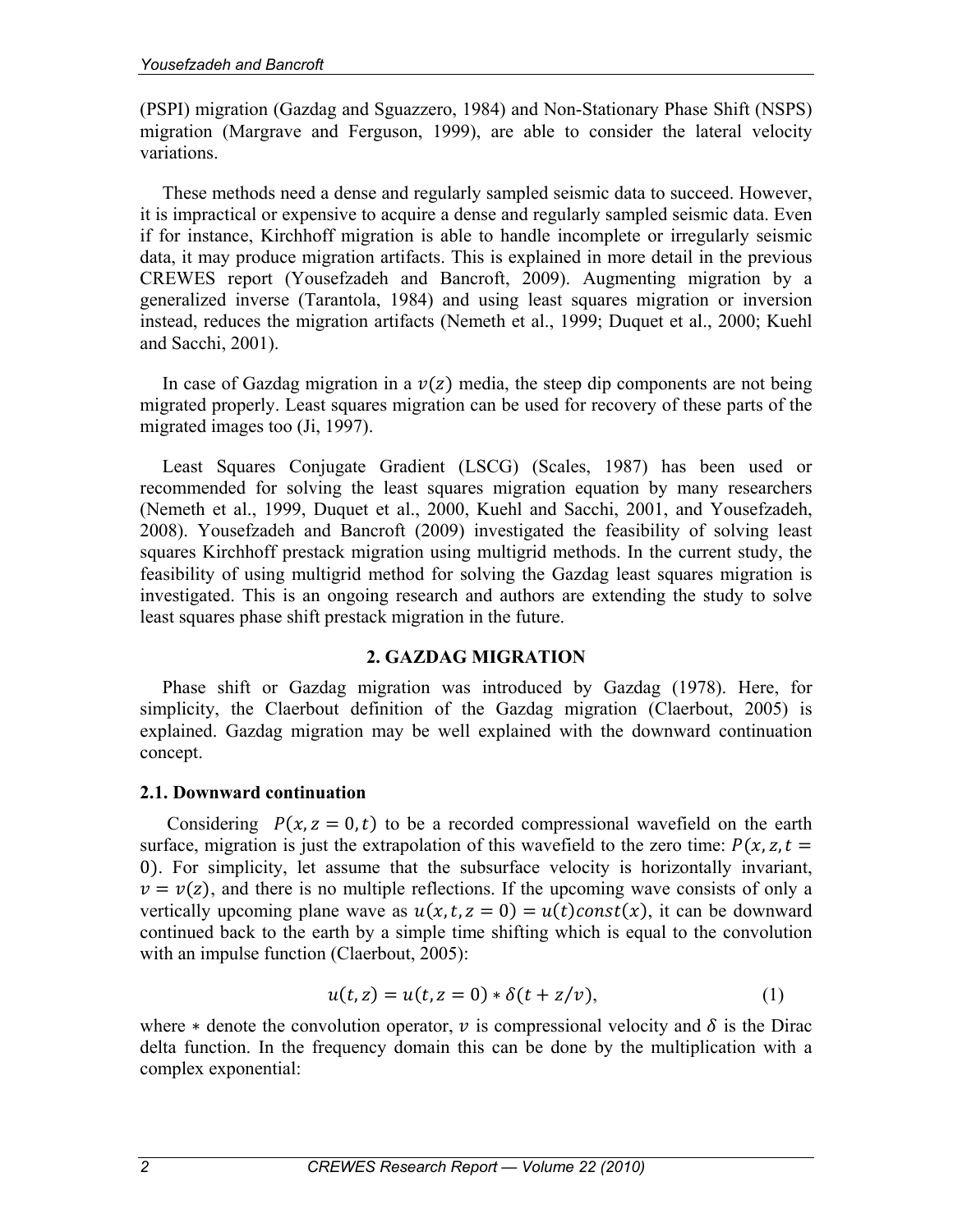$$
U(\omega, z) = U(\omega, z = 0) e^{-i\omega z/v}.
$$
 (2)

where  $\omega$  is the angular temporal frequency and  $i = \sqrt{-1}$ .

Instead of vertically traveling wave, if the plane wave arrives at the surface with an angle  $\theta$ , the angle between the waveform and the earth surface, and with the assumption of stationary waveform, it can be downward continued into the earth. In such cases, the time shift,  $\Delta t$ , is  $\Delta z \cos \theta / v$ .

The downward continuation function to an interval  $\Delta z$  is:

$$
u(t, \theta, z + \Delta z) = u(t, \theta, z) * \delta(t + \Delta z / v \cos \theta), \tag{3}
$$

and in the frequency domain is expressed by (Claerbout, 2005):

$$
U(\omega, \theta, z + \Delta z) = U(\omega, \theta, z) \exp(-i\omega \Delta z / \nu \cos \theta). \tag{4}
$$

This is the equation for the downward continuation of any wave in a constant velocity media. By considering the earth subsurface as a constitution of horizontal layers with constant velocity inside each layer, this equation in extendable to a media with  $v = v(z)$ (Claerbout, 2005). In the case of downward continuation depth steps must be smaller than the layer thickness.

Using the Snell's parameter,  $p = \sin \theta / v$ ,  $\theta$  can be eliminated from equation (4):

$$
U(\omega, p, z + \Delta z) = U(\omega, p, z) \exp(\frac{-i\omega \Delta z}{v(z)} \sqrt{1 - p^2 v(z)^2}),
$$
 (5)

which states the downward continuation for each Snell's parameter. Since any real waveform can be considered as the summation of sinusoids with different frequencies and amplitudes, the seismic data can also be decomposed to Snell waves of all values of ps. Then each one downward continued separately and summed again. This is downward continuation using Fourier transform.

It can be shown that a plane wave is a point in the  $(\omega, k_x, k_z)$  space, where  $k_x$  and  $k_z$ are wave numbers or spatial frequencies on the  $x$  and  $z$  axis and defined by (Claerbout, 2005):

$$
k_x = -\frac{\omega}{v}\sin\theta, \ k_z = -\frac{\omega}{v}\cos\theta,\tag{6}
$$

respectively.

Replacing equations (6) in the equality  $\sin^2 \theta + \cos^2 \theta = 1$ , results the dispersion relation:

$$
k_x^2 + k_z^2 = \frac{\omega}{v} \,. \tag{7}
$$

Replacing  $k_x$  from equation (6) into the Snell's parameter,  $p = \sin \theta / v$ , results in: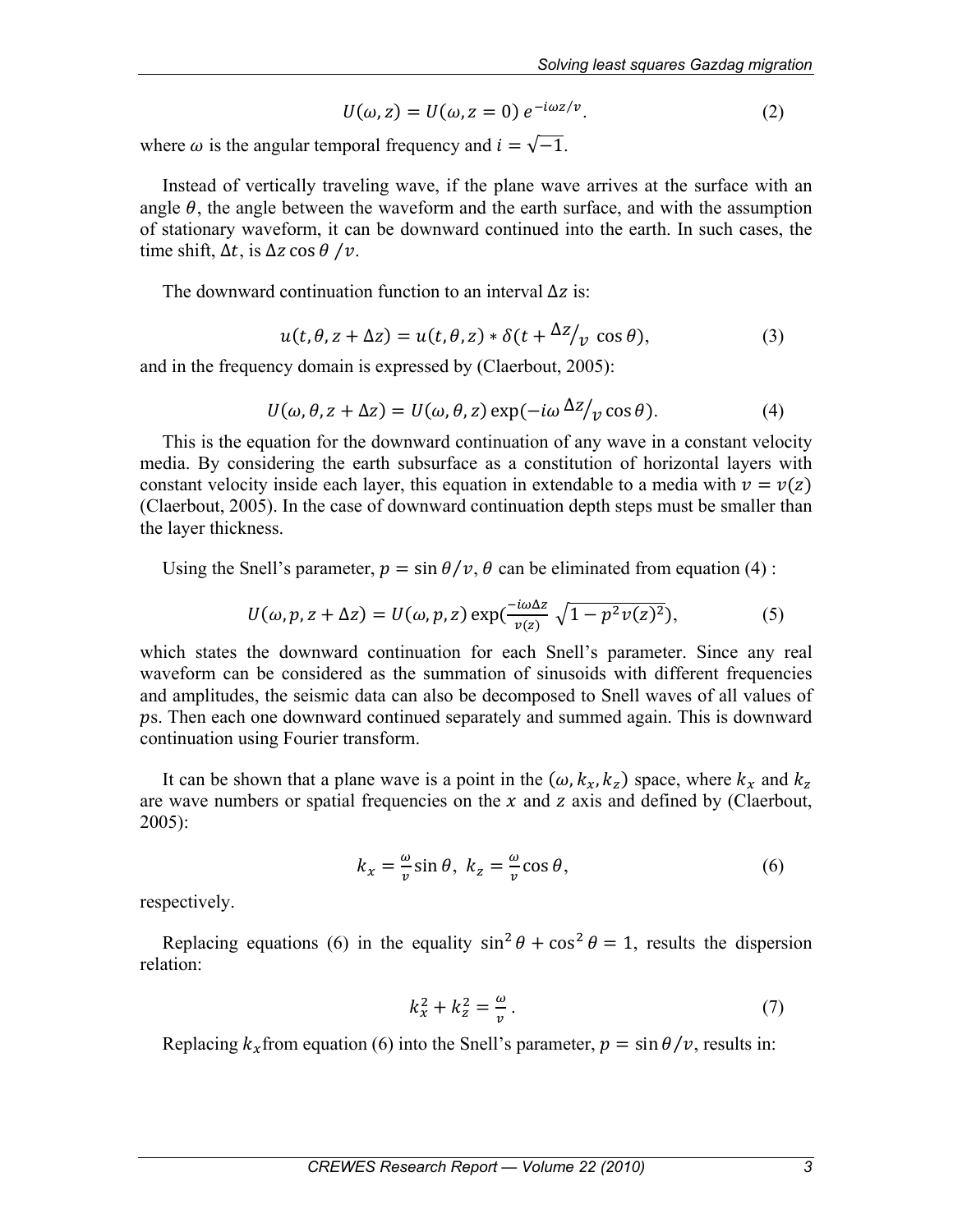$$
p = \frac{k_x}{\omega},\tag{8}
$$

which helps to eliminate  $p$  from equation (5) (Claerbout, 2005):

$$
U(\omega, k_x, z + \Delta z) = U(\omega, k_x, z) \exp(-\frac{i\omega \Delta z}{v(z)} \sqrt{1 - \frac{v(z)^2 k_x^2}{\omega^2}}),
$$
 (9)

or

$$
U(\omega, k_x, z + \Delta z) = U(\omega, k_x, z) e^{ik_z \Delta z}.
$$
 (10)

This is the equation for the downward continuation of the surface recording of an upcoming wave.

#### **2.2. Gazdag migration**

Gazdag migration begins with the 2D Fourier transformation of seismic data to ( $\omega$ ,  $k_x$ ) domain. Then, for each depth interval,  $\Delta z$ , the Fourier transformed data is multiplied by  $e^{ik_z\Delta z}$ . The resulted wavefield is evaluated at  $t=0$ , by summation on all  $\omega$ s. Since equation (9) is for the downward continuation of upgoing waves, to incorporate the downgoing wave as well, we need to multiply the time delay by two or equivalently divide velocity by two:

$$
e^{ik_z\Delta z} = \exp\left(-i\omega\frac{2}{v(z)}\sqrt{1-\frac{v(z)^2k_x^2}{4\omega^2}}\,\Delta z\right).
$$
 (11)

The last step is the inverse Fourier transformation from  $k_x$  to x. This algorithm is explained in more detail elsewhere in this report.

#### **3. LEAST SQUARES MIGRATION EQUATION**

Convolution, Kirchhoff and phase shift seismic modelling are some geophysical problems that can be formulated in a general linear form:

$$
d = Gm. \tag{12}
$$

In our case,  $\boldsymbol{d}$  is the observed seismic data,  $\boldsymbol{m}$  is the earth reflectivity model, and  $\boldsymbol{G}$  is an operator acting on  $m$  to produce  $d$ .

The inversion process,

$$
\mathbf{m} = \mathbf{G}^{-1}\mathbf{d},\tag{13}
$$

recovers the earth model or reflectivity from the seismic data. Since matrix  $\boldsymbol{G}$  may not be square or non-invertible or it may be extremely large, calculating the inverse of  **may be** difficult or impossible. Thus, approximations to the inversion are used. The first approximation uses the conjugate transpose of  $\boldsymbol{G}$ :

$$
\hat{\mathbf{m}} = \mathbf{G}'\mathbf{d}.\tag{14}
$$

which is the same as Gazdag migration. In equation (14),  $\hat{\boldsymbol{m}}$  is the migrated image and  $\boldsymbol{G}'$ is the migration operator, the conjugate transpose of *.*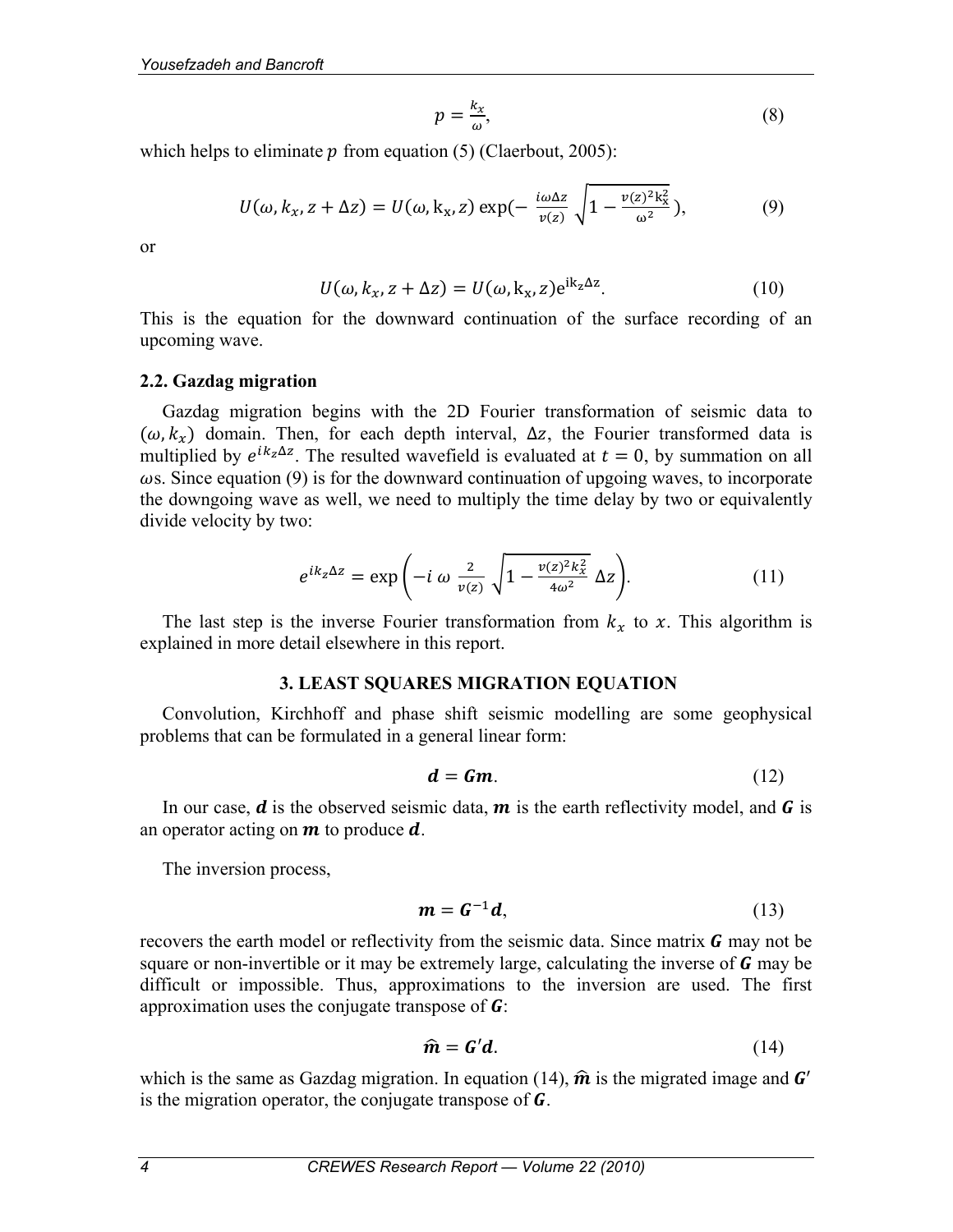By defining poststack Gazdag seismic modelling as the forward process and Gazdag migration as its adjoint (conjugate-transpose) operator, seismic imaging becomes an inversion problem. Substitution of  $d$  from equation (12) into equation (14) results in:

$$
\hat{\mathbf{m}} = \mathbf{G}' \mathbf{G} \mathbf{m}.\tag{15}
$$

Hessian matrix,  $G'G$ , is different from an identity matrix,  $I$  (Nemeth et al., 1999). Therefore, migration images are different from the real earth subsurface reflectivity with having some artifacts. This difference can be reduced by minimizing the difference between the observed data,  $d$ , and the modeled data,  $Gm$ , expressed by  $|Gm - d|$ . Since data include some errors, trying to find a model to fit data perfectly is not recommended. Therefore, the exact fitting will be replaced by:

$$
e = Gm - d,\tag{16}
$$

where  $e$  is the error vector (Sacchi, 2005). Minimum norm solution includes finding a model,  $\boldsymbol{m}$ , that minimizes the following cost function:

$$
J(m) = ||m'm||^2,
$$
\n(17)

subject to the data constraint:

$$
\|\mathbf{Gm} - \mathbf{d}\|^2 = \epsilon. \tag{18}
$$

These two together implies the minimization of a cost function in the form of:

$$
J(m) = ||Gm - d||^2 + \mu^2 ||m||^2.
$$
 (19)

An objective function which reduces migration artifacts may be written in the general form of (Nemeth, 1999):

$$
J(\mathbf{m}) = \|\mathbf{G}\mathbf{m} - \mathbf{d}\|^2 + \mu^2 \mathcal{R}(\mathbf{m}),\tag{20}
$$

where  $\boldsymbol{d}$  is the observed data which may be spatially incomplete or irregular. The first term in the right hand side of equation (20) is "data misfit". In minimizing the cost function,  $J(m)$ , this term recovers model in the way to fit the data. Second term on the right hand-side of equation (20) is "regularization term" and  $\mu$  is the "regularization weight".  $\mathcal{R}(m)$  is a linear operator acting on  $m$  and is different for each purpose and uses some priori information about model.

To solve equation (20) for simplicity, if we may ignore the regularization term,  $\mu = 0$ . By taking first derivative of the remaining cost function and setting it equal to zero, the following normal equation is achieved:

$$
G'Gm_{LS} - G'd = 0. \tag{21}
$$

This gives the least squares solution,  $m_{LS}$ ,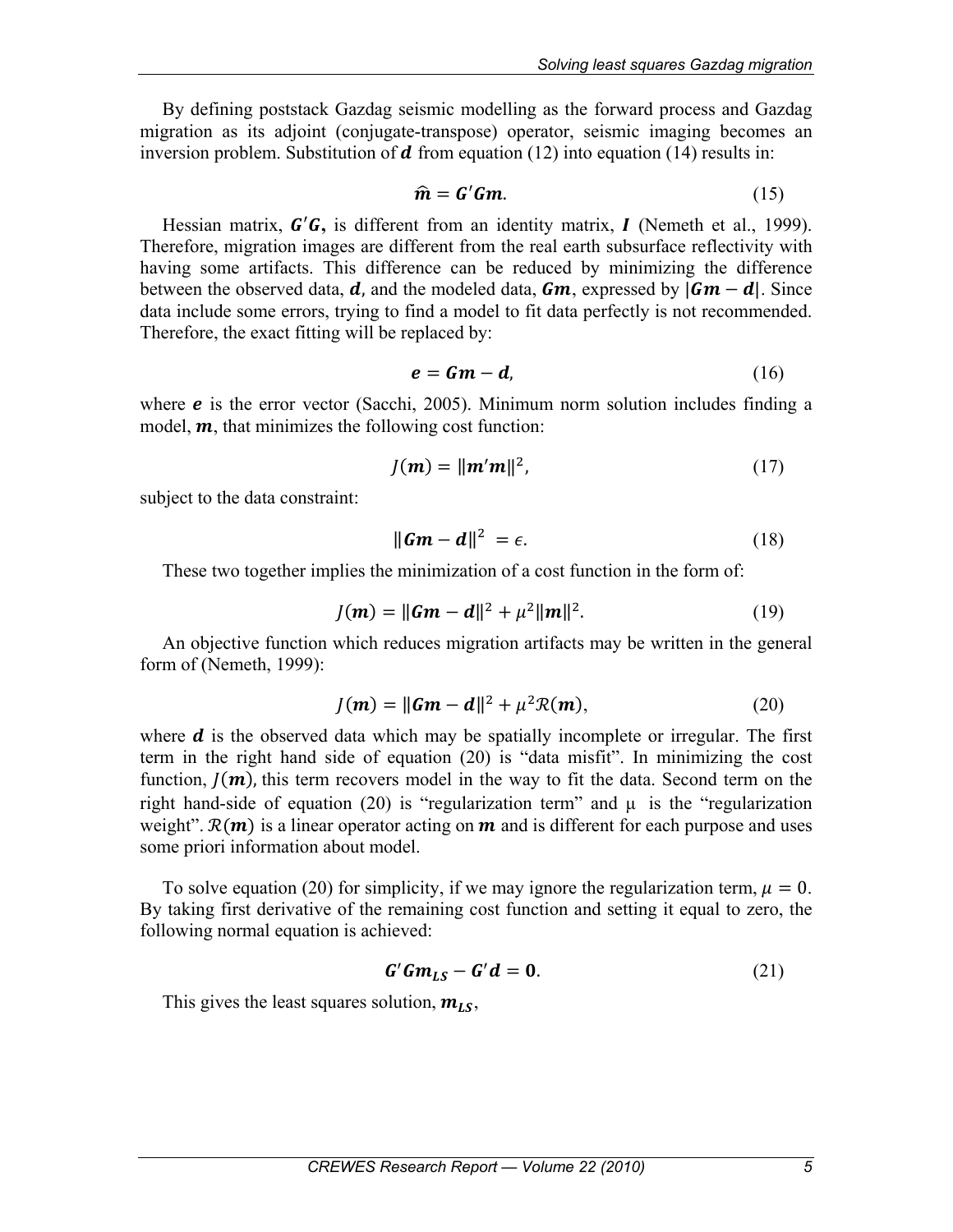$$
\mathbf{m}_{LS} = (\mathbf{G}' \mathbf{G})^{-1} \mathbf{G}' \mathbf{d}.
$$
 (22)

An objective function with the minimum norm or Euclidian norm, the simplest form of the regularization function:  $\mathcal{R}(m) = ||m||_2^2$ , leads to the damped least squares solution,  $m_{DLS}$ , of the problem:

$$
m_{DLS} = (G'G + \mu^2 I)^{-1} G'd.
$$
 (23)

Since the images resulted from the least squares migration have higher resolution than the images from migration, the high resolution images can then be used in a forward problem to reproduce or interpolate the missing data (Nemeth, 1999). Examples for data reconstruction and comparison between images from migration and least squares migration can be found at Yousefzadeh (2008) and Yousefzadeh and Bancroft (2009).

There are some issues associated with the replacement of the migration with the least squares migration. The main problem is that the convergence of the method to a solution depends on the accuracy of the background velocity model. Without accurate background velocity, least squares migration does not converge to the desired solution. This is because least squares migration is more sensitive to the accuracy of the velocity information than the migration itself (Yousefzadeh, 2008).

The second problem is that least squares migration is more computer time and memory consuming procedure than the migration. As an example, in solving the equation with LSCG method, each iteration in the CG requires two migration/modelling running time where migration is a time and memory consuming process.

#### **3.1. Solving least squares migration equation**

Method of CG (Hestenes and Steifel, 1952) which is an extension to Steepest Descent method has been the typical solver for solving the seismic inversion problems. CG requires that the kernel matrix be positive definite. LSCG, a modified version of Conjugate Gradient (CG) method, does not require this condition and directly works with the **G** and **G'** matrices (Scales, 1987). If equation  $Gm = d$  is an overdetrermined problem, then  $G'G$  is nonsingular and LSCG converges to solve equation  $G'Gm_{LS} = G'd$ . However, by replacing the method of CG with LSCG the multiplication of the matrices  $\boldsymbol{G}$ or  $G'$  with vectors are replaced with the applying forward (seismic modelling or demigration) or adjoint (seismic migration) operators on the model or data, respectively. This procedure reduces required memory to load big matrixes  $\boldsymbol{G}$  and  $\boldsymbol{G}'$  into the computer and also avoids big matrix-vector multiplications.

In this study, feasibility of using multigrid properties in solving Gazdag least squares migration in order to reduce the computational cost or enhance the resolution of the resulted image is investigated. To understand the multigrid methods, method of Jacobi iterations and its properties is explained in detail in the section four. Then the feasibility of using multigrid methods on solving least squares migration is discussed in the last section.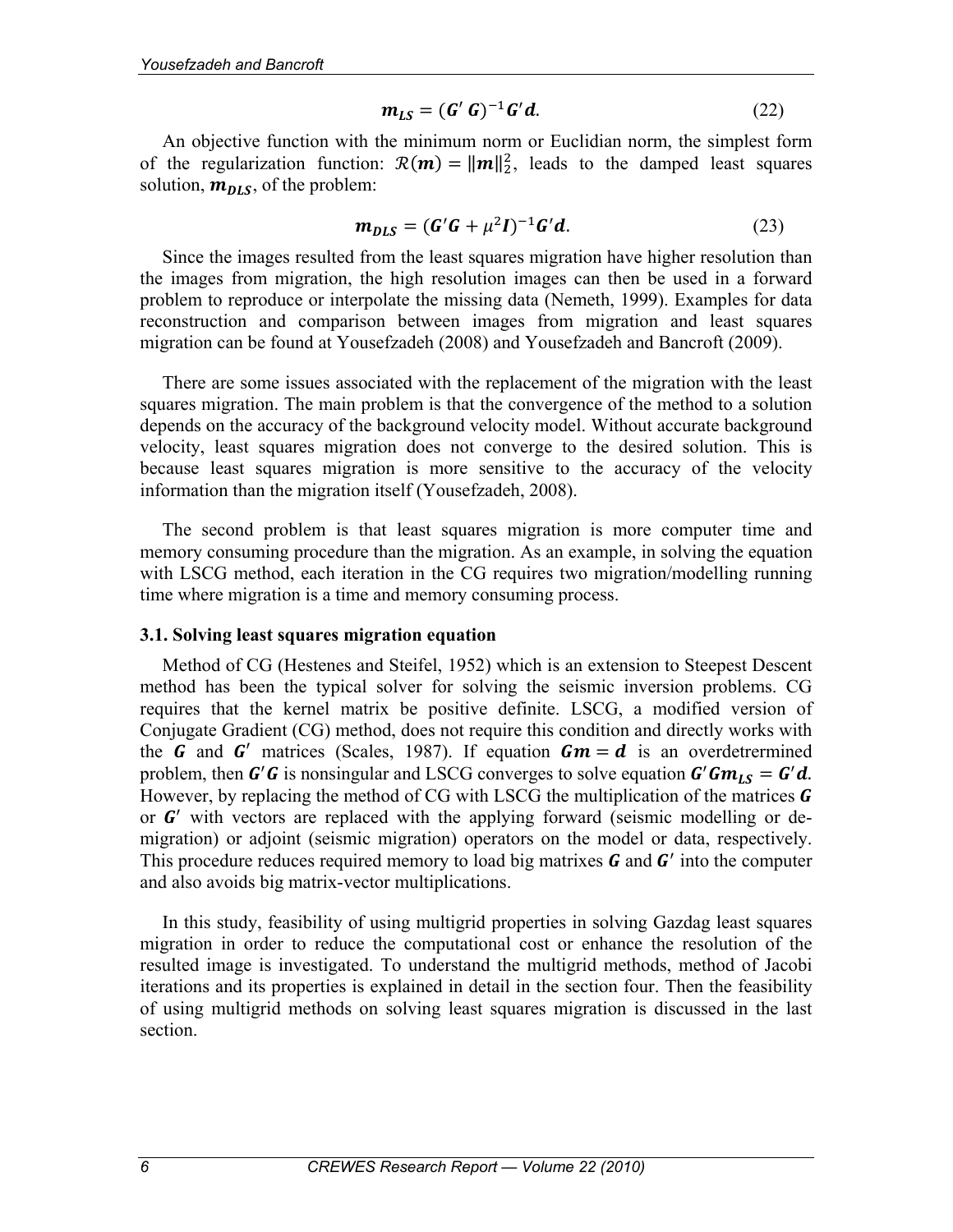# **4. MULTIGRID METHODS**

There are many different methods to solve a linear system of equation:

$$
Au = b,\t(24)
$$

where **A** is a  $m \times n$  matrix, **b** is a vector with m elements and **x** is the unknown to be found. Gaussian elimination is a method to find the exact solution to this equation. However, this method may not work efficiently for a large system of equations. For such problems, it is more efficient to use an iterative method. An iterative method starts with an initial guess as the solution and retrieves a reasonable approximation to the solution. Jacobi, Gauss-Seidel, CG and Krylove are examples of the iterative methods.

Multigrid is not an iterative (or non-iterative) method of solving equation (24). It is a method of solving a problem in different grid sizes. Multigrid uses an iterative solver to solve the equation on different grid sizes. This method is well explained in the previous CREWES report by authors (Yousefzadeh and Bancroft, 2009). However, in order to have the current paper stand alone, a brief explanation of multigrid method and solver is presented here.

With the ability of faster recovery of the low frequency content of the solution, multigrid methods are used to solve many problems in the exploration seismology. Multigrid method helped performing seismic waveform velocity inversion on the Marmousi data set (Bunks et al., 1995). Bunks et al. (1995) eliminated the local minima of the objective function by solving problem on a coarser grid in order to guarantee convergence to the global minimum.

Millar and Bancroft (2004) used multigrid method to enhance the resolution of the seismic data during deconvolution. They showed better recovery of the reflectivity and damping the low frequencies than the Gauss-Seidel method. They showed that the good estimation of the wavelet and also the frequency content of the data is necessary for the method to succeed (Millar and Bancroft, 2004).

Plessix (2007) studied the effects of using multigrid cycles for the 3D frequency domain wave equation migration. He considered the result of using multigrid on the undamped wave equation at seismic frequencies.

Yousefzadeh and Bancroft (2010) examined using different approaches of multigrid method to solve the least squares Kirchhoff prestack migration.

They showed why the standard method of the multigrid is not viable to solve the Kirchhoff least squares prestack migration equation for at least two reasons: first, the kernel of the main problem, is not a diagonally dominant matrix, therefore, Jacobi or Gauss-Seidel iterations, the standard iterative methods in multigrid, are not effective, second, matrices are too large and dense to be loaded in computers' memory (Yousefzadeh and Bancroft, 2010) (Figure 1).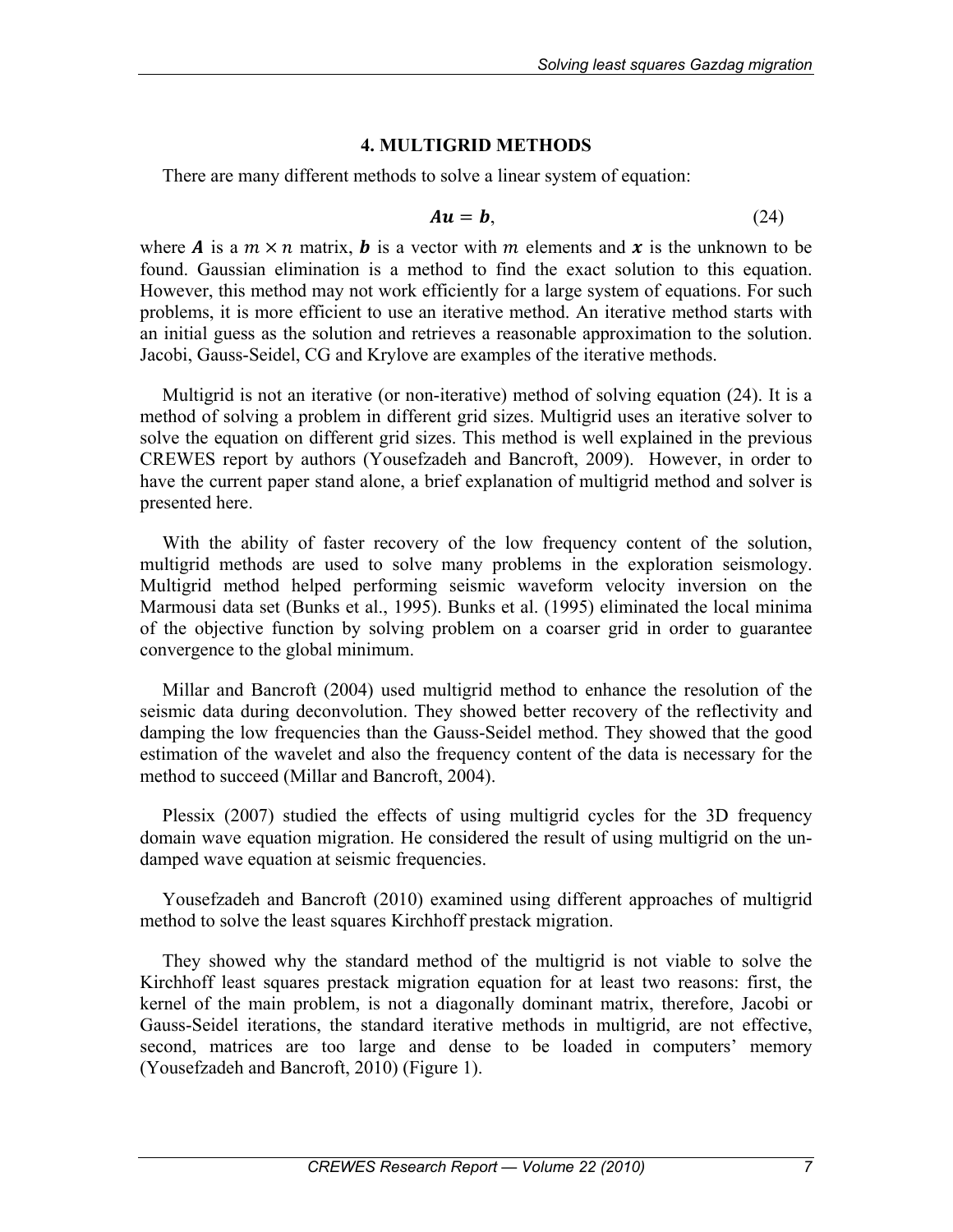In this study, we attempt to use multigrid method to solve phase shift least squares migration in order to reduce the computational costs or enhance the resolution of the resulted image.



FIG. 1. Non-zero elements of the matrix  $G'G$  for the least squares Kirchhoff prestack migration. Matrix is not diagonally dominant and savable by Jacobi or Gauss Seidel methods (Yousefzadeh and Bancroft, 2009).

# **4.1. Multigrid Solvers**

Jacobi and Gauss Seidel are typical multigrid solvers. They have an especial property, which made them the best known candidate as the multigrid solvers. This property helps multigrid methods to find the solution faster than using the alternate iterative methods alone.

Idea of solving a problem in different grid sizes returns back to a well known property of the Jacobi method. In equation  $Au = b$ , where u is the unknown desired exact solution and  $\bm{b}$  and  $\bm{A}$  are known vector and matrix, respectively, if  $\bm{v}$  is considered as an approximation to the exact solution, then the algebraic error,  $e$ , is the difference between these two solutions: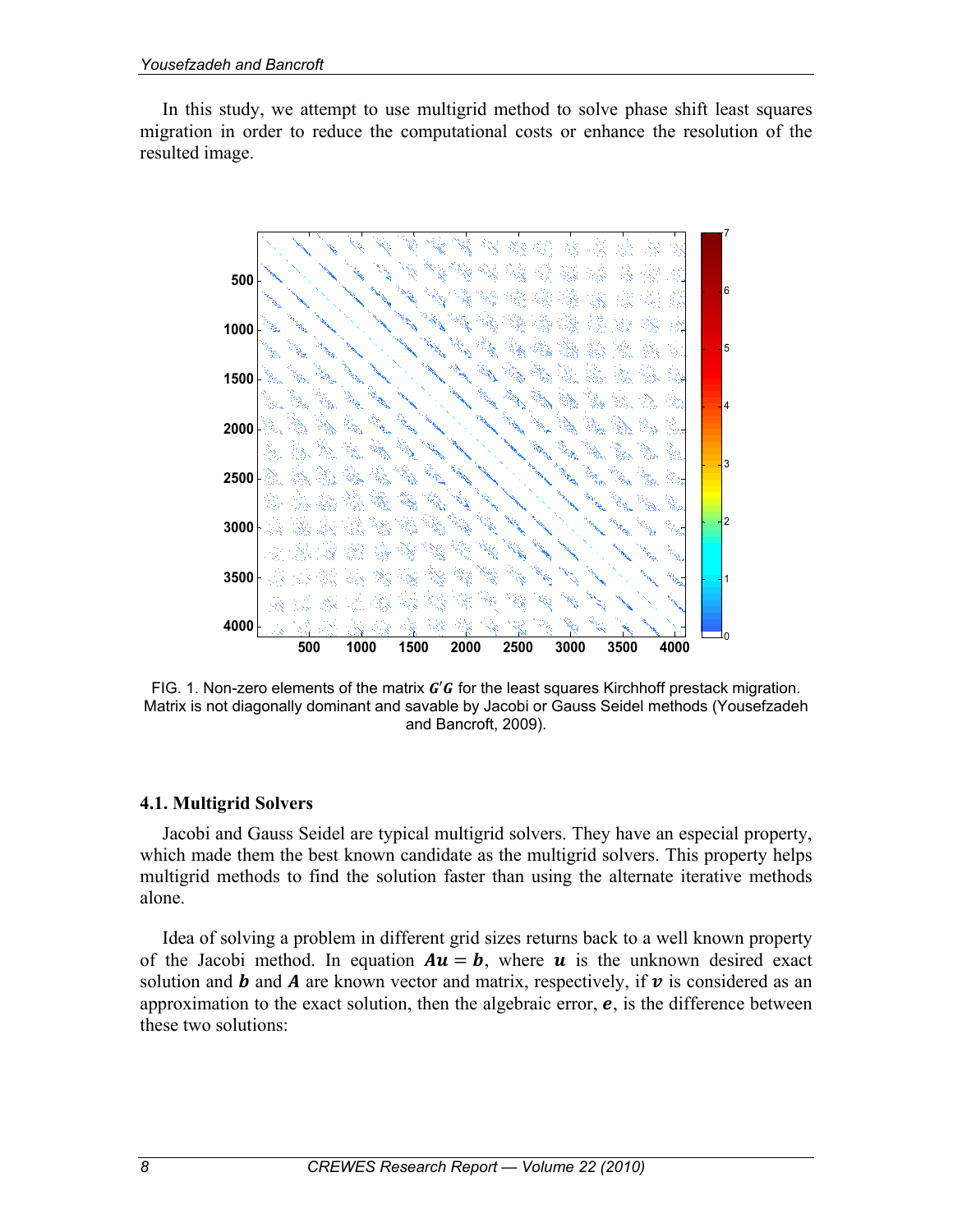$$
e = u - v. \tag{25}
$$

Since  $u$  is unknown,  $e$  is not directly computable. Therefore, residual, a measureable version of the error, may be defined by:

$$
r = b - Av. \tag{26}
$$

Replacing  $\boldsymbol{b}$  from equation (24) gives:

$$
r = Au - Av = A(u - v), \tag{27}
$$

or

$$
r = Ae, \tag{28}
$$

which called the "residual equation" (Briggs et al., 2000). With  $\nu$  as an approximation to  $u, r$  is computable from equation (26). Solving residual equation for the  $e$ , gives a new approximate solution using equation (25) in the form of  $u = v + e$ .

Substitution of the residual equation into equation (25) gives:

$$
u = v + P^{-1}r, \tag{29}
$$

where  $P \cong A$ , is a preconditioner. This suggests iterations in the form of (Briggs et al., 2000):

$$
v^{k+1} = v^k + P^{-1}r \tag{30}
$$

where  $k$  is the iteration number.

Estimation of  $\nu$  can be better improved by choosing  $P$  as close as possible to  $A$ . In the method of Jacobi, preconditioner **P** is chosen to be the diagonal matrix of **A**:  $P = D$ . By splitting matrix **A** to **D**, a diagonal matrix, and  $-(L + U)$ , summation of the lower and upper triangle matrices, (or  $A = D - L - U$ ), equation (24) can be written as:

$$
Dv = (L+U)v + b. \tag{31}
$$

This leads to the following equation:

$$
v = D^{-1}(L+U)v + D^{-1}b.
$$
 (32)

Choosing  $\bm{D}$ , the diagonal matrix of  $\bm{A}$ , as the preconditioner has this advantage that it is easily invertible. Inverse of a diagonal matrix can be simply found by only inversing the diagonal elements of that matrix (Strang, 1986). Equation (32) suggests the Jacobi iterations in the form of (Briggs et al., 2000):

$$
v^{k+1} = D^{-1}(L+U) v^k + D^{-1}b.
$$
 (33)

Jacobi method can also be expressed by (Briggs et al., 2000):

$$
\boldsymbol{v}^{k+1} = \boldsymbol{R}_j \boldsymbol{v}^k + \boldsymbol{D}^{-1} \boldsymbol{b},\tag{34}
$$

where  $R_j = D^{-1}(L+U)$  is the Jacobi iteration matrix.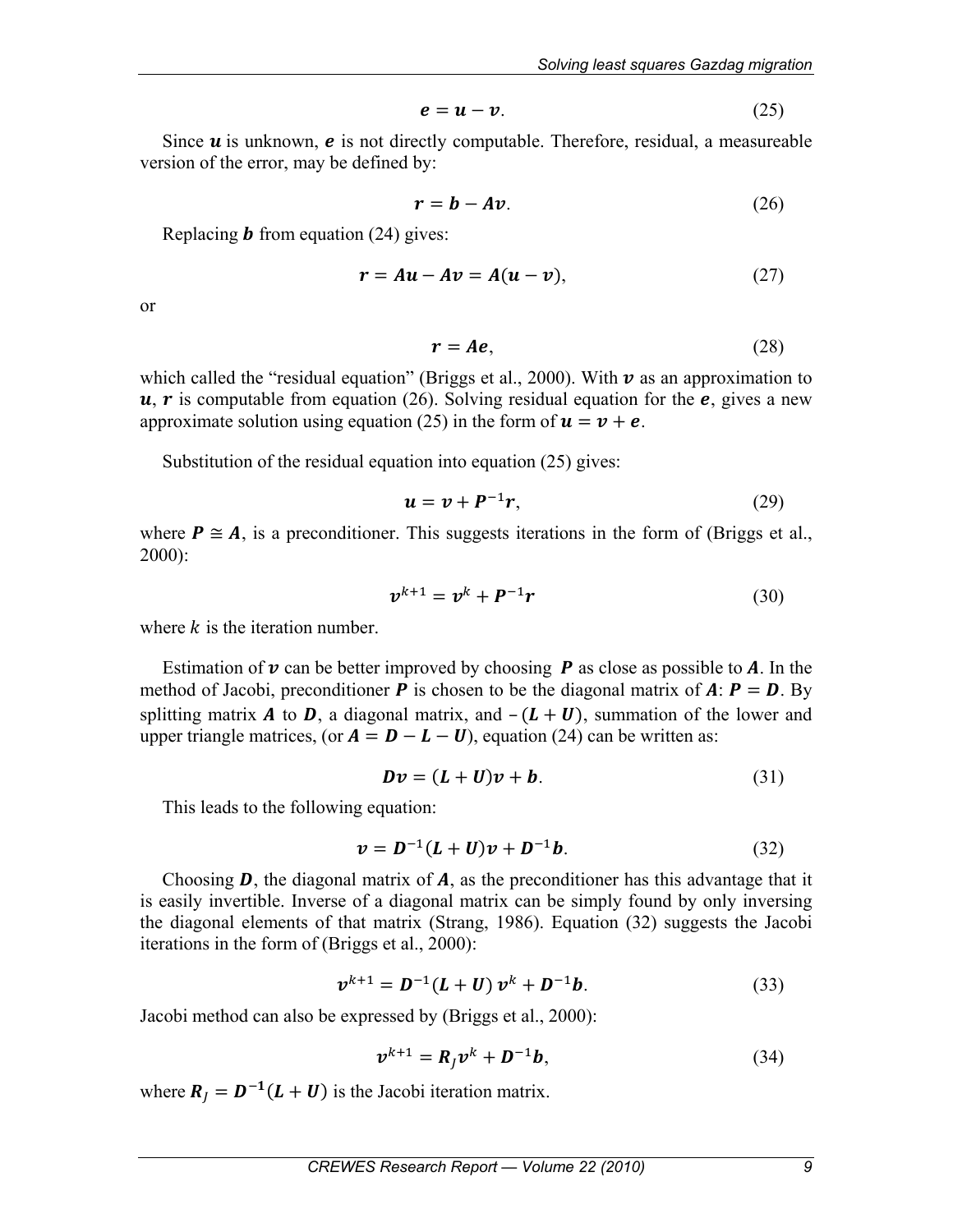Weighted Jacobi method is a modification to the Jacobi method in the form of (Briggs et al., 2000):

$$
v^{k+1} = ((1 - w)I + wR_J) v^k + wD^{-1}b, \ 0 < w < 2,\tag{35}
$$

where  $w \in \mathcal{R}$  is weighting factor. By defining weighted Jacobi iteration,  $R_w$  =  $(1 - w)I + wR_I$ , Jacobi method has the following matrix shapes (Briggs et al., 2000):

$$
v^{k+1} = R_w v^k + wD^{-1}b,
$$
\n(36)

and

$$
v^{k+1} = v^k + wD^{-1}r^k. \tag{37}
$$

It also can be written in the component form as (Saad, 2000):

$$
\nu_i^{k+1} = \frac{1}{a_{ii}} \left( b_i - \sum_{\substack{j=1 \ j \neq i}}^N a_{ij} \nu_j^k \right), i = 1, 2, ..., N,
$$
 (38)

where k is the iteration number and i is the component number of the vectors **b** and  $v$ . Starting from an initial value as  $v^0$ , in each iteration all components of  $v^{k+1}$ are calculated, then  $v^k$  is replaced by  $v^{k+1}$ . This procedure repeats until the desired convergence is achieved.

If each component of the solution is replaced as soon as it updated, leads to Gauss-Seidel method (Saad, 2000):

$$
\nu_i^{k+1} = \frac{1}{a_{ii}} \left( -\sum_{j=1}^{i-1} a_{ij} \nu_j^{k+1} - \sum_{j=i+1}^{N} a_{ij} \nu_j^k - b_i \right), i = 1, 2, ..., N,
$$
 (39)

This reduces not only the necessary memory to keep all components of  $v^{k+1}$  before updating but also the number of iterations for the same rate of convergence.

Gauss-Seidel iteration can be written as:

$$
\boldsymbol{V} \leftarrow \boldsymbol{R}_G \, \boldsymbol{V} + (\boldsymbol{D} - \boldsymbol{L})^{-1} \boldsymbol{b}, \tag{40}
$$

where "←" shows the displacement of elements and  $R_G = (D - L)^{-1}U$ , is the Gauss-Seidel iteration matrix.

It can be shown that the convergence of the Jacobi (and the Gauss-Seidel) iterations guaranteed if and only if the magnitude of all eigenvalues of  $\mathbf{R}_l$  be less than 1 (Strang, 1986):

$$
|\lambda(\mathbf{R}_j)| < 1 \tag{41}
$$

Spectral Radius of a matrix,  $\rho$ , is the maximum amount of its eigenvalues:  $\rho(\mathbf{R}_l)$  =  $max|\lambda(R_i)|$ . The Jacobi method converges if and only if  $\rho(R_i)$  < 1. The speed of convergence depends on the amount of  $\rho(\mathbf{R}_I)$ . Smaller  $\rho(\mathbf{R}_I)$  causes faster convergence to the solution (Strang, 1986).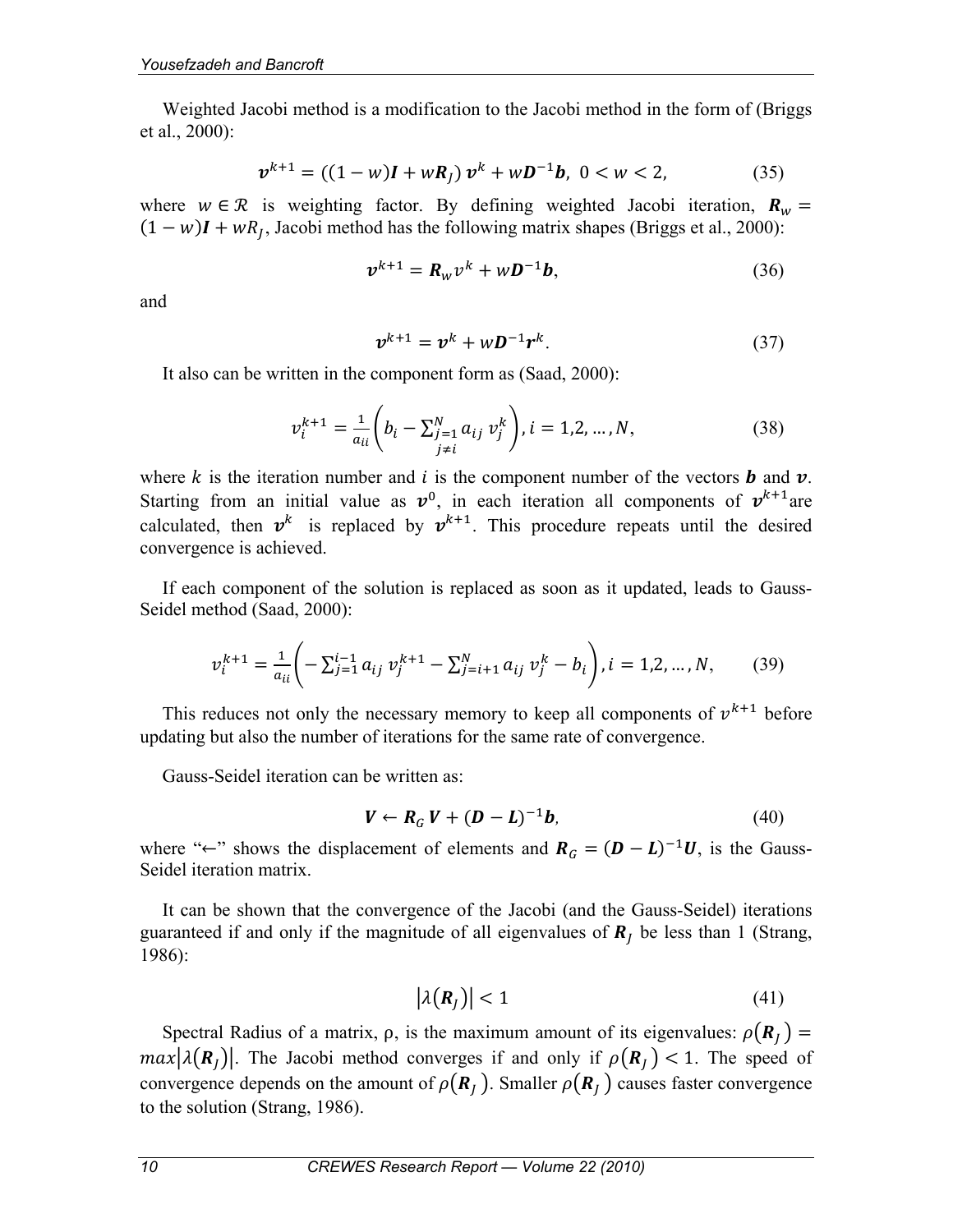In another point of view Jacobi method converges to the solution if matrix  $\boldsymbol{A}$  (in equation (24)) be diagonally dominant. Otherwise, these methods do not converge to the solution. A matrix **A** is strictly diagonally dominant if for all elements  $a_{ij}$  of the matrix:  $|a_{ii}| > \sum_{i \neq i} |a_{ii}|$ , where *i* and *j* are the number of rows and columns, respectively.

In order to explain the role of the Jacobi iterations in the multigrid method, let consider a system of equation (24) where  $\vec{A}$  is the second difference matrix:

$$
A = \begin{bmatrix} 2 & -1 & 0 & 0 \\ -1 & 2 & -1 & 0 & \cdots \\ 0 & -1 & 2 & -1 & \cdots \\ & & \vdots & & \ddots & \vdots \\ & & & & \cdots & 2 \end{bmatrix} .
$$
 (42)

Therefore, Jacobi iteration matrix is:

$$
\boldsymbol{R}_{J} = \begin{bmatrix} 0 & 1 & 0 & 0 & & \\ 1 & 0 & 1 & 0 & \cdots & \\ 0 & 1 & 0 & 1 & & \\ & & \vdots & & \ddots & \vdots \\ & & & & \cdots & 0 \end{bmatrix} .
$$
 (43)

The eigenvalues of **A** are  $\lambda_j(A) = 2 - 2 \cos j\theta$ , where  $\theta = \frac{\pi}{N+1}$ . Thus,  $\lambda_j(R_j) =$  $\lambda(I - 1/2 \text{ A}) = \cos j\theta < 1$  and the convergence is guaranteed. For example if  $N = 4$ , then  $\mathbf{R}_l$  has four eigenvalues as (Briggs et al., 2000):

$$
\lambda_j = \cos\frac{\pi}{5}, \cos\frac{2\pi}{5}, \cos\frac{3\pi}{5} \text{ and } \cos\frac{4\pi}{5} \left( = -\cos\frac{\pi}{5} \right). \tag{44}
$$

The  $\lambda$ s become larger for the smaller angels. It means that the convergence is slower for lower frequencies of the solution. This is an important and general property of the Jacobi iterations.

This property causes the removing of the high frequency contents from residuals in the Jacobi (and the Gauss-Seidel) first few iterations. As a result it produces a smooth (includes mostly low frequency contents) error vector. This "*smoothing*" property is shown in the following example.

Suppose that we want to solve the system of linear equation:

$$
Au = 0, \tag{45}
$$

where **A** is the second difference matrix in equation (42), with  $n = 64$ . The trivial exact solution is  $u = 0$ , therefore,  $e = -v$ . Let apply the weighted Jacobi method (with  $w = 2/3$ ) to solve this equation with  $\mathbf{u}_j = \sin\left(\frac{j k \pi}{n}\right)$ ,  $0 \le j \le n, 1 \le k \le n - 1$ , the Fourier modes with the frequency  $k$ , as the initial guess.

Figure 2a shows the convergence rate of the weighted Jacobi method for different initial values:  $k = 1, 4, 8$  and 16. There is a faster convergence to the solution by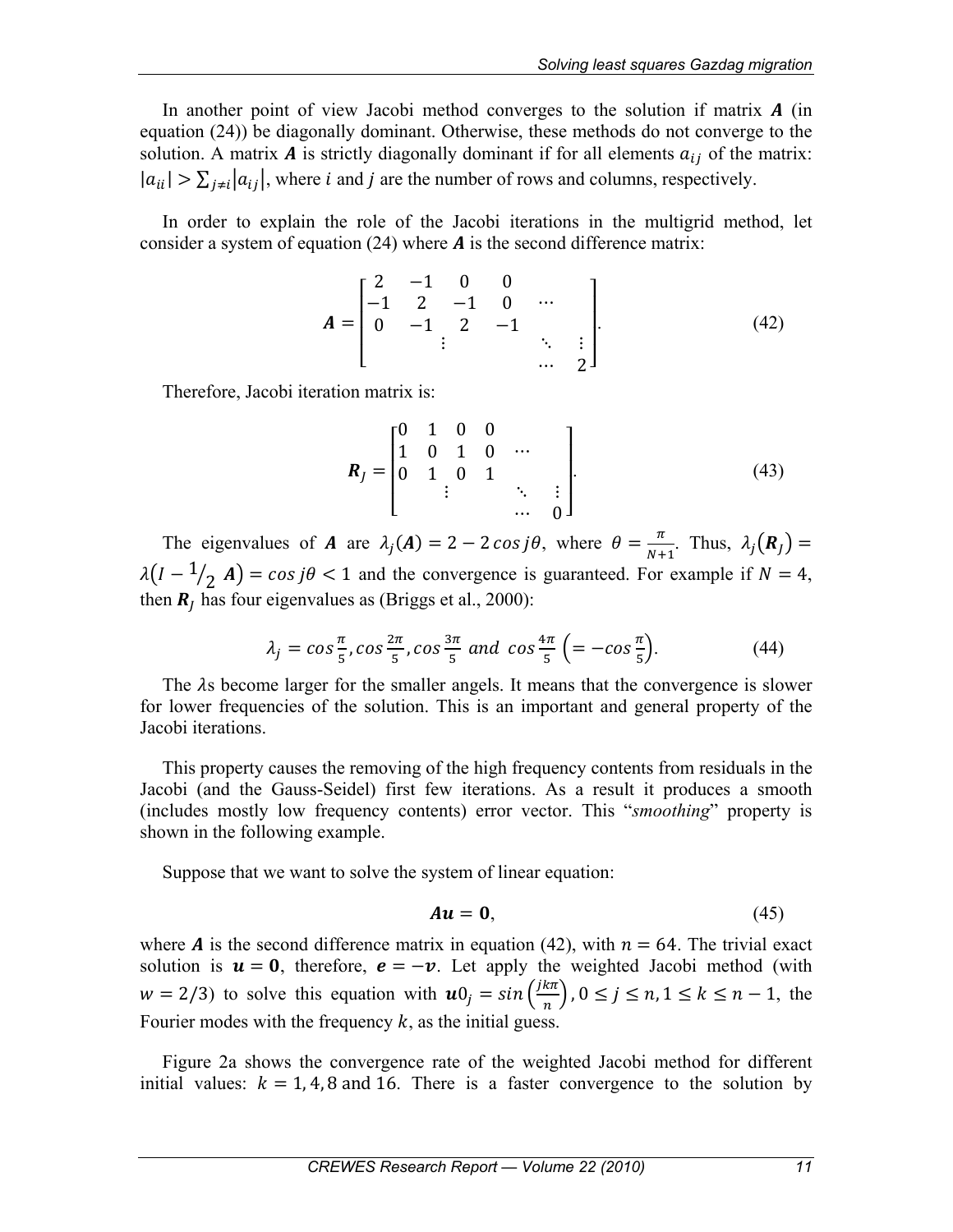choosing an initial guess with the higher frequency contents (larger  $ks$ ). It can be shown that the weighted Gauss-Seidel behaves similarly.

If the initial guess be a superposition of the four previous Fourier modes,  $u0_i =$  $\frac{4}{4} \left[ \sin \left( \frac{i\pi}{n} \right) + \sin \left( \frac{4i\pi}{n} \right) + \sin \left( \frac{8i\pi}{n} \right) \right]$ , the convergence rate is different. The convergence for the weighted Jacobi iterations starting with this initial guess is shown in Figure 2b. In first five iterations the error decreases rapidly. Then, the convergence becomes slower. The faster decrease corresponds to the presence of the high frequency components in the initial value and less rapid decrease is due to the lower frequency components of the initial value (Strang, 1986).



FIG. 2. a) The maximum norm error versus number of iterations is plotted for the weighted Jacobi iterations for different initial values to solve equation (45). b) Convergence when initial values are superposition of the four Fourier modes with both low and high frequencies.

Faster convergence for the higher frequency content is the key to the multigrid idea. In the method of multigrid, an iterative solver which has the smoothing property (Jacobi or Gauss-Seidel, generally), produces low frequency contents in the residual after a few iterations (for example four iterations) on equation (24). By *restriction*, kernel of the main problem and its residual are transferred (restricted/decimated) to a coarser grid (scale), where the low frequency components act as the high frequency components. Problem is being solved in the coarser grid and a solution is being achieved. Then the solution is interpolated to the main grid size.

Solving the original equation with this interpolated solution as the initial guess, gives a solution to the main problem which also contains more low frequency components than the solving equation with a vector of zeros as the initial guess (Strang, 1986). This is the simplest shape of using multigrid and called v-cycle (with the lowercase "v") multigrid.

A v-cycle multigrid starts with a few iterations on the fine grid, then the error is transferred to a coarser grid by a restriction process, iterations are performed on the coarse grid and the interpolated results used as the starting point in the Jacobi method on the main grid size.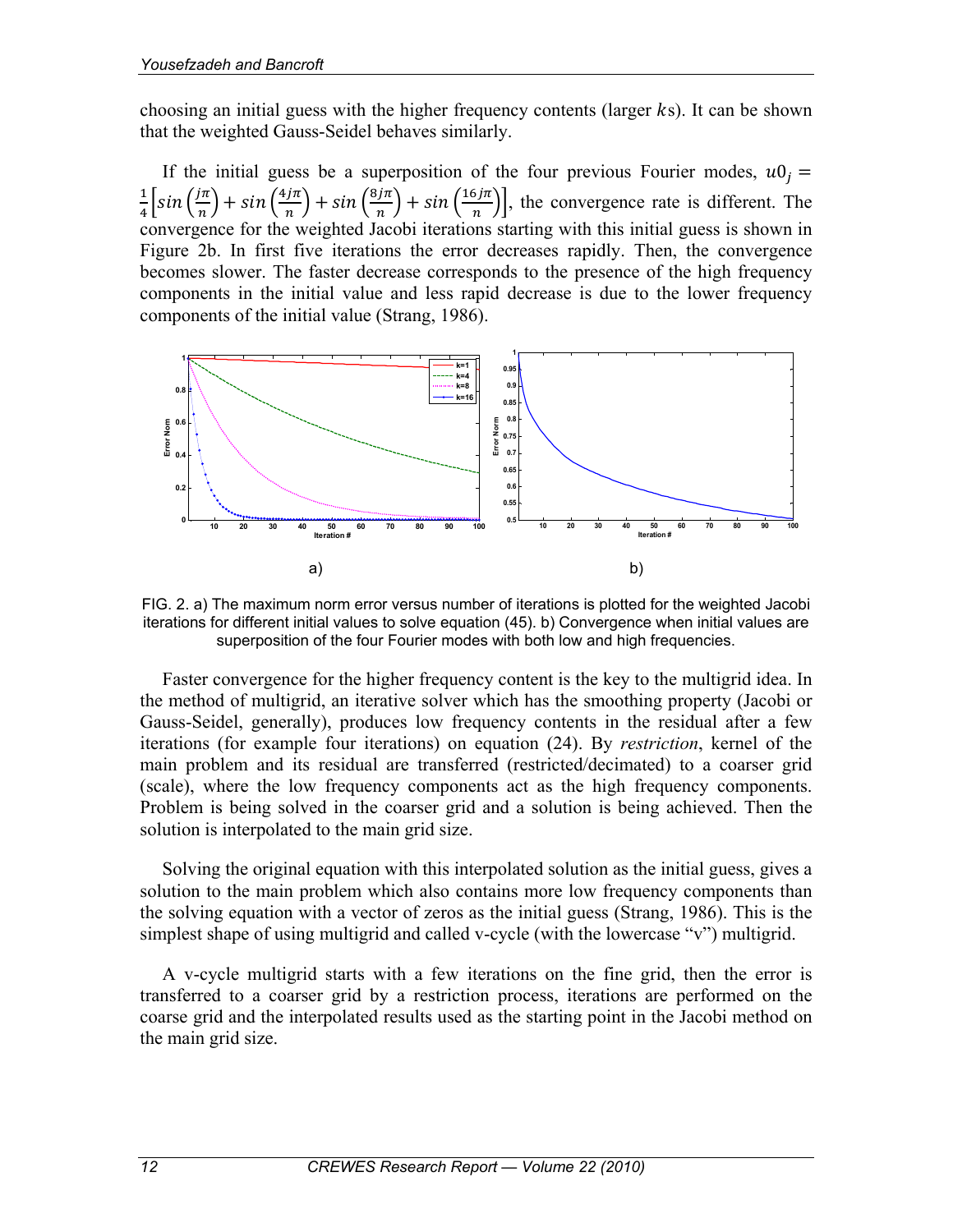There are two processes in multigrid in order to transfer the problem to the coarser or finer grid (Strang, 1986). Multiplying Restriction matrix,  $\bm{R}$ , transfer problem from finer grid to the coarse grid and Interpolation matrix,  $I$ , return problem back to the finer grid.

A v-cycle multigrid includes only two grids: a fine grid (with the size of the main problem) and a coarse grid (Figure 3). Iterations start with zero as the initial model to solve equation  $A^h u = b^h$  on the fine grid where h corresponds to the size of main grid which is finest grid. After a few iterations, residual to the equation  $A^h u = b^h$ , calculated as  $r^h = b^h - A^h u^h$ . Then multiplication of the Restriction matrix transfers  $r^h$  to the coarser grid  $r^{2h}$ , where 2*h* corresponds to the first coarser grid with size equal to half of the original grid size. Solving  $A^{2h}e^{2h} = r^{2h}$  for  $e^{2h}$  on the coarse grid requires a few more iteration and then the solution,  $e^{2h}$ , must be interpolated to the fine grid as  $e^{h}$ . Finally, iterations to solve  $A^h u = b^h$  starts with the improved initial value  $u^h + e^h$ . A few iterations on this problem size/grid returns a solution which include both low and high frequency contents (Strang, 1986; Briggs et al., 2000).



FIG. 3. Schematic v-cycle multigrid. Main problem is solved on the fine grid and residuals which are restricted to the coarse grid with two grids are used to solve equation in the coarse grid. Solution are interpolated to the fine grid and used as the initial value for iterations on the main grid.

It is possible to calculate the residuals in the coarse grid,  $r^{2h} = r^{2h} - A^{2h}e^{2h}$ , and restrict it to a coarser grid 4h and repeat the procedure to a very coarse grid, nh!. This algorithm is known as V-cycle (with the uppercase "V"). W-cycle algorithm performs more iteration on the coarser grids (Strang, 1986; Briggs et al., 2000).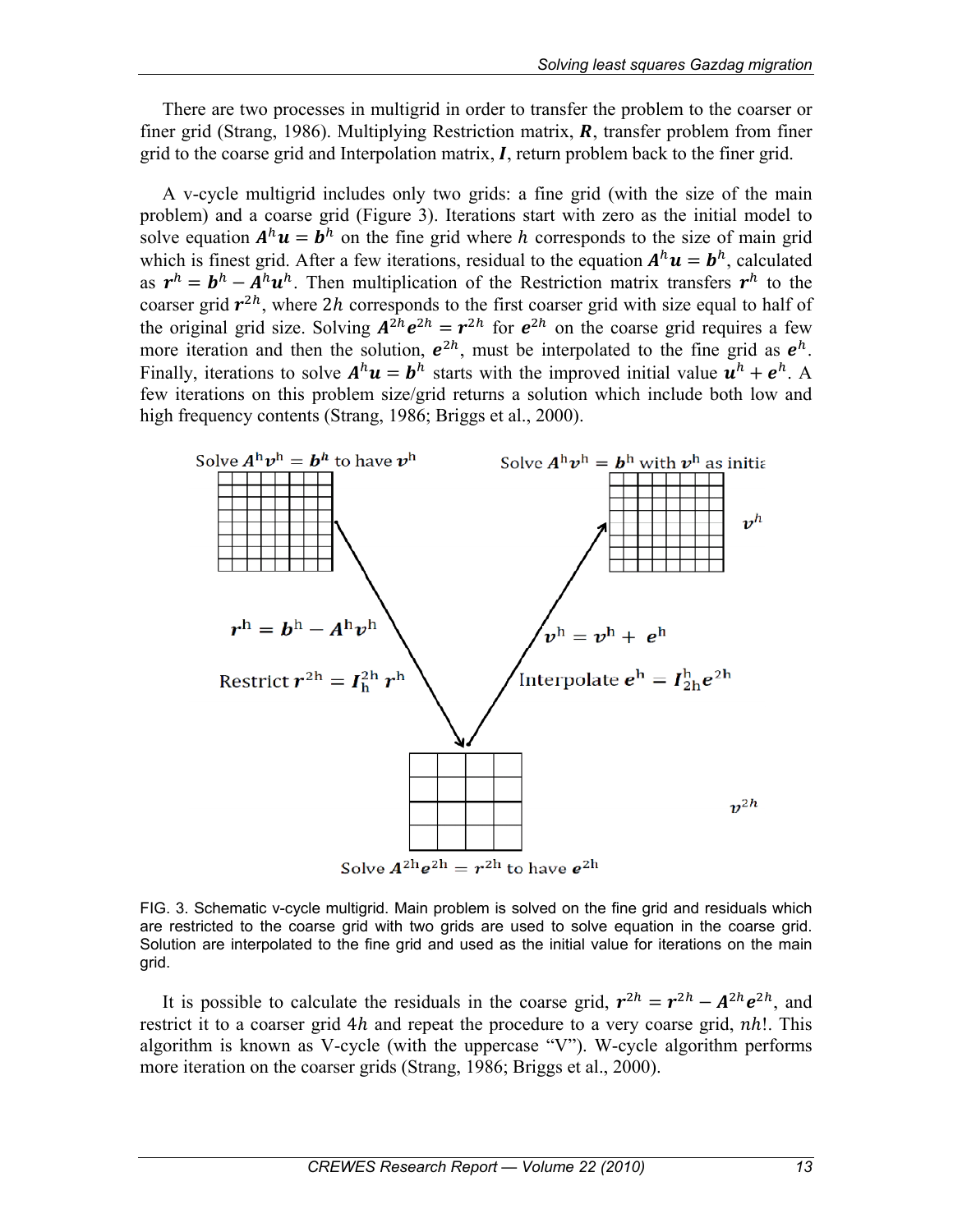In the full multigrid (FMG), iteration starts on the coarsest grid, the solution is interpolated and used as the initial value for one step finer grid. A v-cycle improves the result. Then, result will be used for the finer grid, a V-cycle improves this result and process continues to arrive to the finest grid which is the size of the initial problem (Figure 4) (Strang, 1986; Briggs et al., 2000).



FIG. 4. Schematic FMG for a  $5 \times 5$  matrix. It starts with the coarsest grid size,  $h$ , then the results being interpolated to the one step finer size. A V-cycle improves the result and interpolates it to a finer grid size and procedure continues to the finest grid size.

### **5. FEASIBILITY OF USING MULTIGRID METHOD TO SOLVE GAZDAG LSM**

#### **5.1. First Scenario: LSM for migration and modeling as the forward and adjoint**

A MATLAB-like subroutine for the Gazdag migration in a  $v(z)$  media includes three loops on temporal frequency,  $\omega$ , special frequency,  $k_x$ , and depth, z is shown in Figure 5 (Claerbout, 2005). These loops are interchangeable. The "if" condition is to prevent the evanescent waves.

$$
U(\omega, k_x) = U(\omega, k_x, z = 0) = 2D \text{ FFT } u(t, x)
$$

 $image(Nz, Nk_x) = 0$ 

for all  $ws$ 

for all  $k_{x}$ s

for all depths  $iz = 1: nz$ 

$$
C = \exp(-i\omega\Delta z \sqrt{1 - \frac{v(z)^2 k_x^2}{4\omega^2}})
$$
  
if  $4\omega^2 > v(z)^2 k_x^2$   

$$
U(\omega, k_x) = U(\omega, k_x) \times C
$$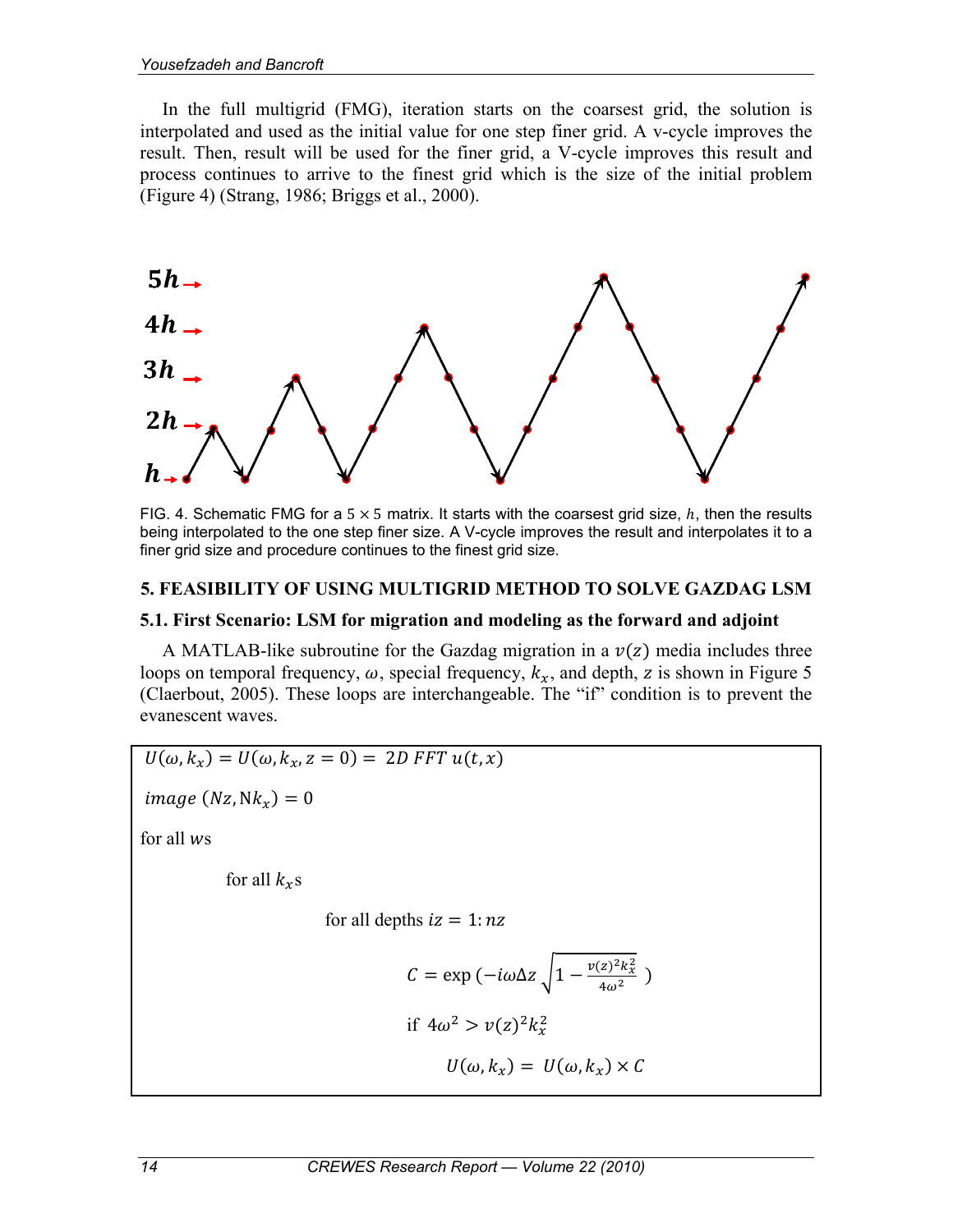$image(z, k_x) = image(z, k_x) + U(\omega, k_x)$  end if end loop on depths end loop on  $k_{x}$ s end loop on ws  $image = 1D IFFT (image)$ 

FIG. 5. A subroutine for Gazdag migration in a  $v=v(z)$  media (Claerbout, 2005).

Algorithm starts with the 2D Fourier transformation of data. Then for each depth, wavefield is extrapolated. Migration is simply this wavefield for each depth, summed over all temporal frequencies. Resulted images must be transformed to the  $(x, t)$  domain by 1D inverse Fourier transform over horizontal spatial frequencies,  $k<sub>x</sub>$ s. it is possible to make migration faster by using the symmetry properties of the Fourier transform.

For the Gazdag modeling a MATLAB-like subroutine is shown in Figure 6. Modeling starts from the last row of the Fourier transformed image and continues to the earth surface. Data must be 2D inverse Fourier transformed from  $(\omega, k_x)$  domain to the  $(t, x)$ domain.

 $\text{image}(N_z, N_k) = 1$ D FFT (image)  $U(N\omega, N k_x) = 0$ for all  $ws$ for all  $k_{x}$ s for all depths  $iz = nz$ : -1: 1  $C = \exp \left(+i\omega\Delta z \sqrt{1 - \frac{v(z)^2 k_x^2}{4\omega^2}}\right)$ if  $4\omega^2 > v(z)^2 k_x^2$  $U(\omega, k_r) = U(\omega, k_r) \times C + image(z, k_r)$ end if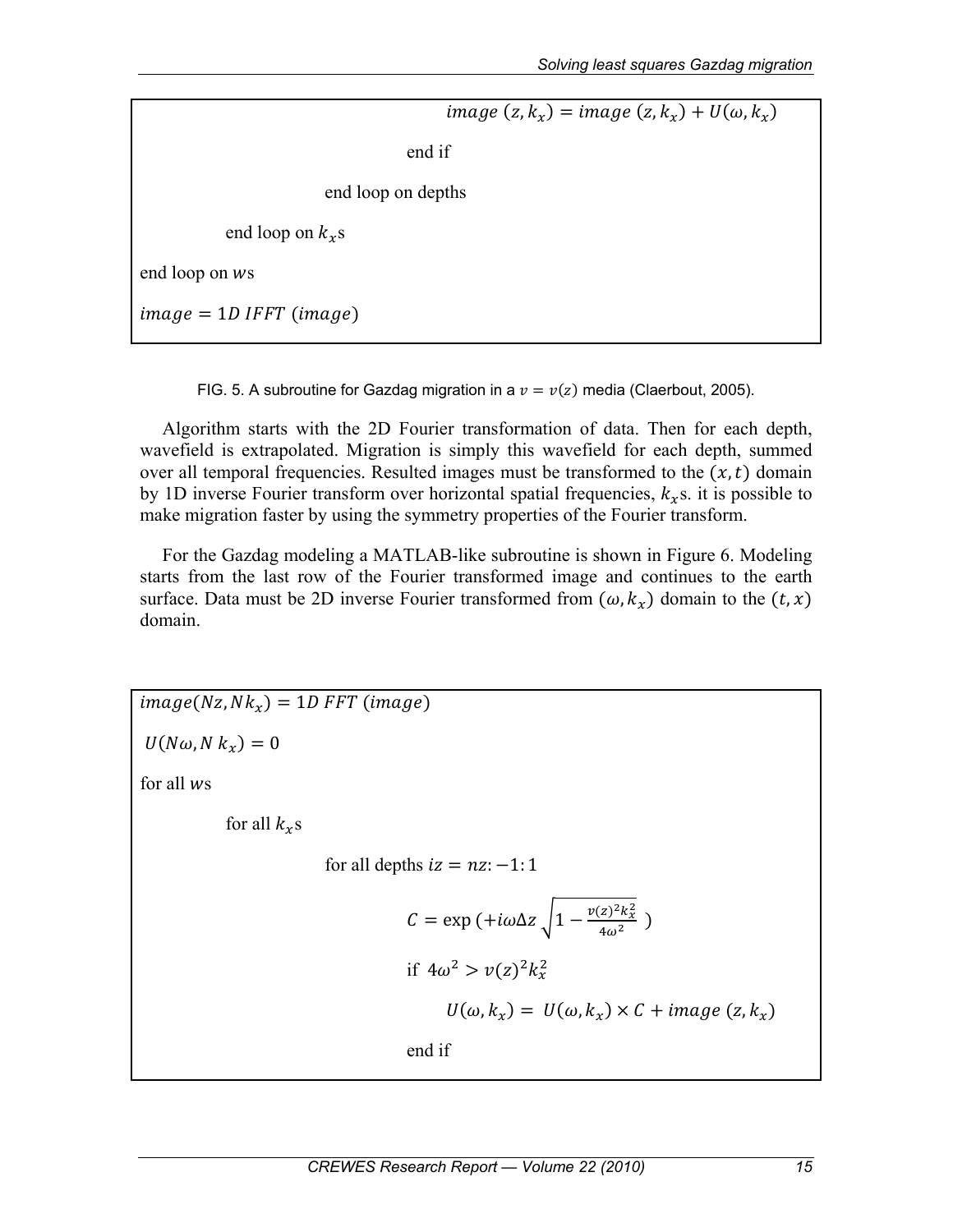end loop on depths

end loop on  $k_{\gamma}$ s

end loop on  $ws$ 

 $U = 2D$  IFFT  $U(\omega, k_r)$ 

FIG. 6. A subroutine for Gazdag modeling in a  $v = v(z)$  media (Claerbout, 2005).

For a  $v(z)$  media, the mentioned migration and modelling subroutines do not pass the dot product test. It means that they are not exactly conjugate transpose of each other. Consequently, it is not possible to use them directly as the  $\boldsymbol{G}'$  and  $\boldsymbol{G}$  operators in a LSCG algorithm to perform a least squares migration solution.

The other option is constructing  $\boldsymbol{G}$  and  $\boldsymbol{G}'$  matrices explicitly. The  $\boldsymbol{G}$  will be a matrix with  $N\omega \times Nk_x$  rows and  $Nz \times Nk_x$  columns. Hence,  $\mathbf{G}'\mathbf{G} + \mu^2 \mathbf{I}$  will be a  $Nz \times Nk_x$ by  $Nz \times Nk_x$  matrix.

Suppose the stacked seismic data includes 100 traces with 1000 samples per trace. To use FFT in the migration or modeling algorithms, the data or model must be zero padded to number of samples be a power of two. Therefore, in the frequency domain  $k_x$  has 128 samples and  $N\omega = 1024$ . If we consider the migrated image with the same size as the data, then  $Nz = 1000$ . Therefore **G** is a 131,072  $\times$  128,000 matrix. Consequently  $G'G + \mu^2 I$  is a matrix with 128,000  $\times$  128,000 = 16,384,000,000 elements. This is an extremely large and dense matrix. This matrix is not a diagonally dominant matrix as well. Hence, it is not solvable by the Jacobi method and consequently by the method of multigrid in its typical definition.

Our studies show that in the case of constant velocity media,  $v = const.$ , the migration and modeling subroutines pass the dot product test by adding an additional line to the migration algorithm as shown in Figure 7 by " $(\blacksquare)$ ". In this case it is possible to use the migration and modeling subroutine as the  $G'$  and  $G$  matrix multiplication and insert them directly to the LSCG for solving the least squares migration.

 $U(\omega, k_x) = U(\omega, k_x, z = 0) = 2D$  FFT  $u(t, x)$ 

 $image(Nz, Nk_x) = 0$ 

for all  $ws$ 

for all  $k_x$ s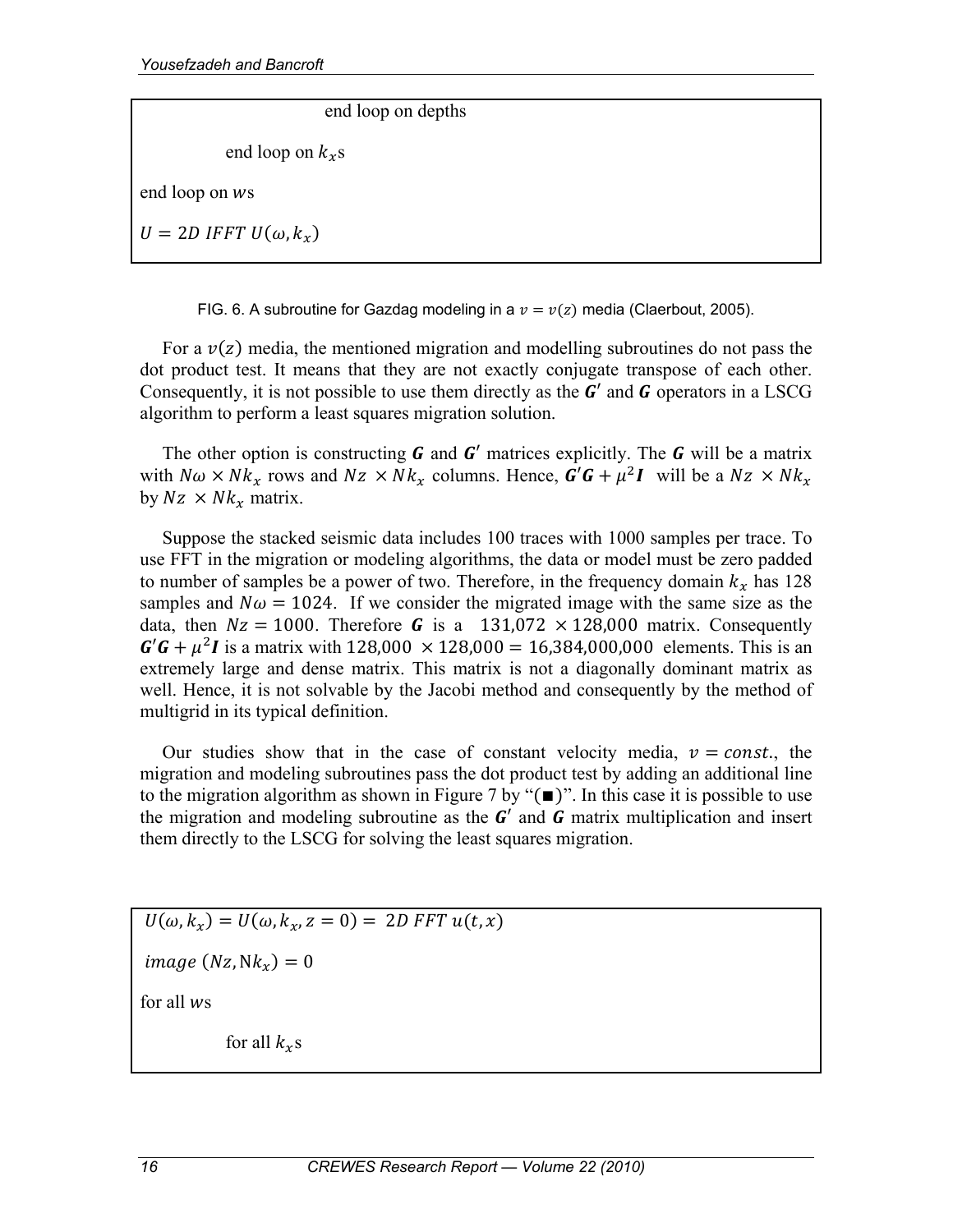$$
C = \exp(-i\omega\Delta z) \sqrt{1 - \frac{v^2 k_x^2}{4\omega^2}})
$$
  
for all depths  $iz = 1:nz$   
if  $4\omega^2 > v^2 k_x^2$   
 $U(\omega, k_x) = U(\omega, k_x) \times C$   
image  $(z, k_x) = image (z, k_x) + U(\omega, k_x)$   
end if  
end loop on depths  
image (:,  $k_x$ ) = image (:,  $k_x$ )/C ( $\blacksquare$ )  
end loop on  $k_x$ s  
image = 1D IFFT (image)

FIG. 7. A subroutine for Gazdag migration in a  $v = const$ . media.

#### **5.2. Second Scenario: LSM for migration and modeling for each**

end loop on  $ws$ 

The second scenario is performing the least squares migration for each temporal frequency of the data. In this scenario, data 2D Fourier transformed into the  $(\omega, k_{\gamma})$ domain. Then, for each temporal frequency, the corresponding image is calculated, then, all images added together which is equal to a summation on the all temporal frequencies.

By taking the least squares migration inside the most outer loop, loop on  $\omega$ s, the size of data inside least squares migration reduces to  $Nk<sub>x</sub>$  samples. The size of G matrix also reduces to a matrix with  $Nk_r$  rows and  $Nz \times Nk_r$  columns. For our example it is 1024 times smaller. However, size of  $G' G + \mu^2 I$  matrix remains unchanged. The Hessian is still a large, non sparse and non diagonally dominant matrix. Half of the Hessian matrix elements are nonzero. Hence, it is not solvable by Jacobi method and consequently by the method of multigrid. For our synthetic example and for one temporal frequency, nonzero elements of the first 3500 rows and columns of matrix  $\mathbf{G}'\mathbf{G} + \mu^2 \mathbf{I}$  is shown in Figure 8.

It can be shown that choosing a reasonably large  $\mu$  does not change the diagonally nondominancy of the Hessian matrix.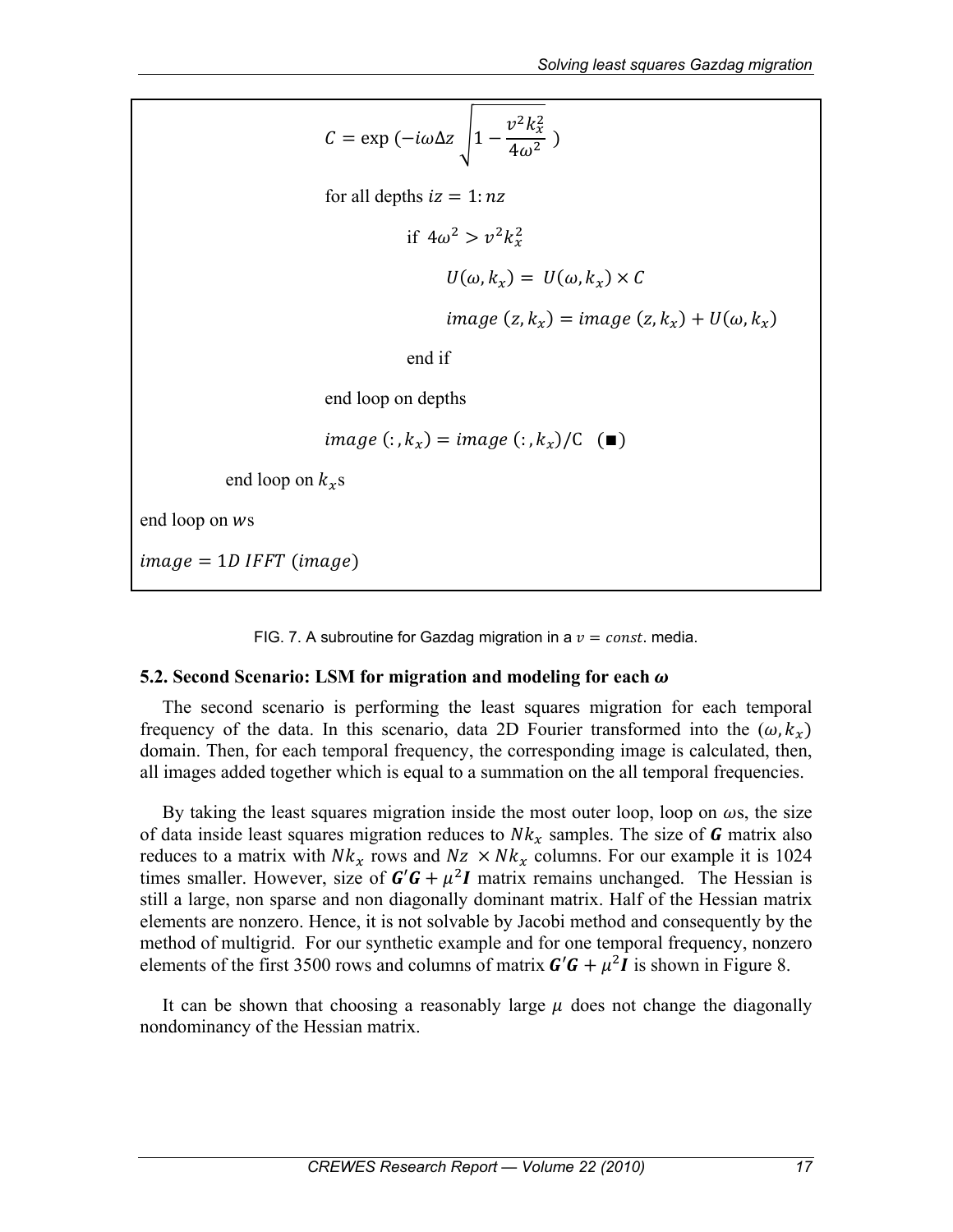#### **5.3. Third Scenario: LSM for migration and modeling for each**  $\omega$  **and**  $k_x$

Other option to consider is to perform least squares migration for each temporal frequency and wave number of data. In this scenario the  $G$  matrix is a  $1 \times Nz$  matrix.  $G' \hat{G} + \mu^2 I$  is a matrix with Nz rows and also Nz colomns. This is a relatively small matrix, but as shown in Figure 9 it is not sparse and also it is not a diagonally dominant matrix. This matrix is solvable by the method of CG. However, its condition number is too large and CG is not a fast solver for that.

#### **5.4. Last Scenario: LSM for migration and modeling for each**  $\omega$  **and depth**

The last scenario in this study is performing least squares migration for each temporal frequency of the data and each depth of the image. By this procedure, the size of  **matrix** reduces to a matrix with  $Nk_x$  rows and  $Nk_x$  columns.  $\mathbf{G}'\mathbf{G} + \mu^2 \mathbf{I}$  matrix has the same size as *. The Hessian has a smaller diagonal matrix and therefore is easily invertible.* Inverse of a diagonal matrix is achievable just be inverting its diagonal elements. This matrix is shown in Figure 10.

Although from first to the fourth scenario the size of  $G' G + \mu^2 I$  matrix is decreasing, it is necessary to mention that the number of least squares migration equation to solve is increasing. For the first scenario, there is just one least squares problem to be solved, where in the second scenario it increases by the number of temporal frequencies, 1024 in our example. For the third scenario, this number increase to  $N\omega \times Nk_{r}$ , 1024  $\times$  128 in our example. Finally, the last scenario needs that least squares migration equation to be solved  $N\omega \times Nz$  times.



FIG. 8. First 3500 rows and columns of matrix  $G' G + \mu^2 I$  for the mentioned example.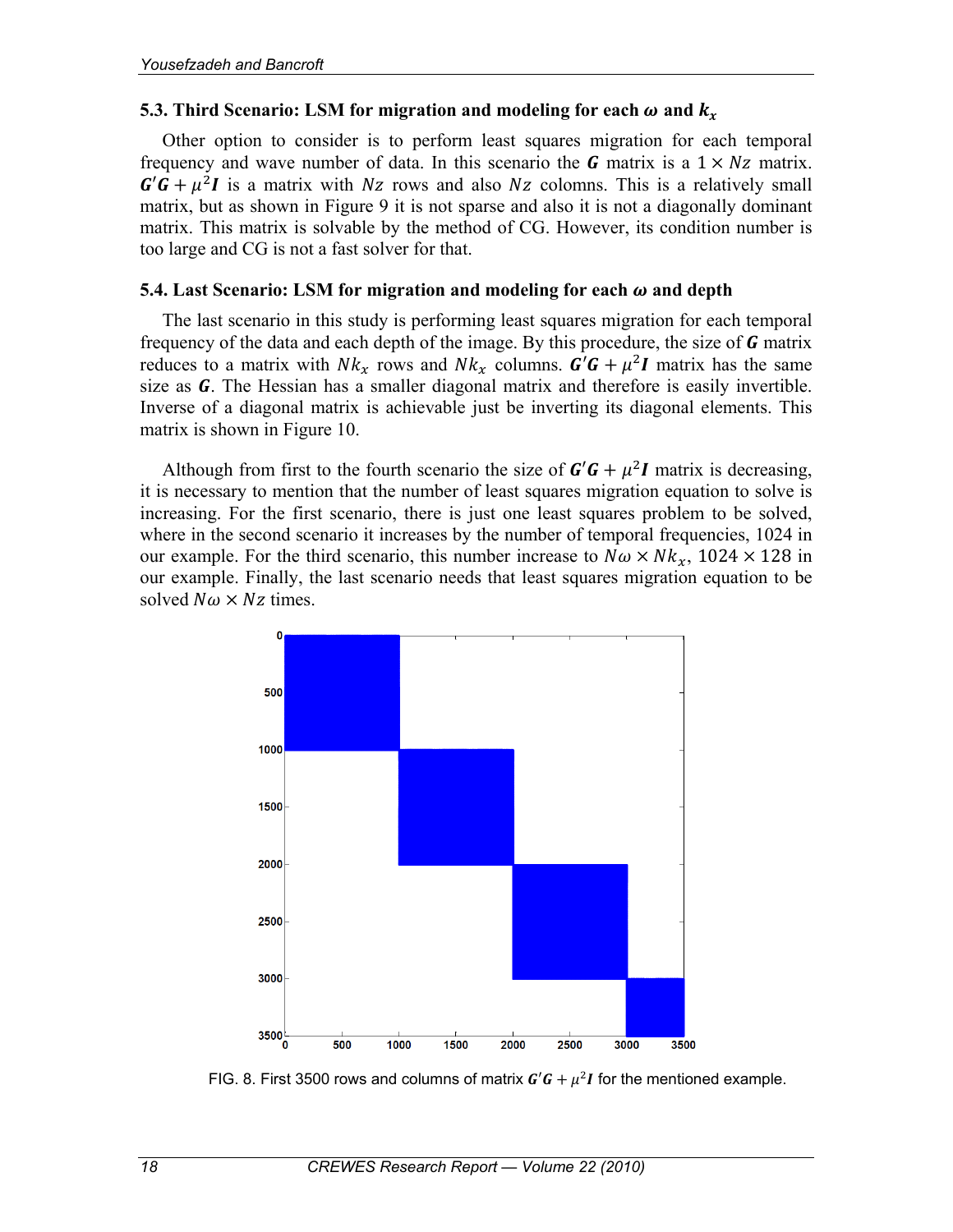

FIG. 9. Real part of elements in matrix  $G'G + \mu^2 I$ , when  $G'G + \mu^2 I$  is constructed for one  $\omega$  and one  $k_x$ . a)  $\omega = -1558.5$ ; b)  $\omega = -193.3$ .



FIG. 10. Nonzero elements of the matrix  $\mathbf{G}'\mathbf{G} + \mu^2 \mathbf{I}$ , when  $\mathbf{G}'\mathbf{G} + \mu^2 \mathbf{I}$  is constructed for one  $\omega$  and one depth.

### **6. CONCLUSION**

Replacing Gazdag migration with the Gazdag least squares migration results in images with higher resolution than migration images. However, this is a costly procedure. This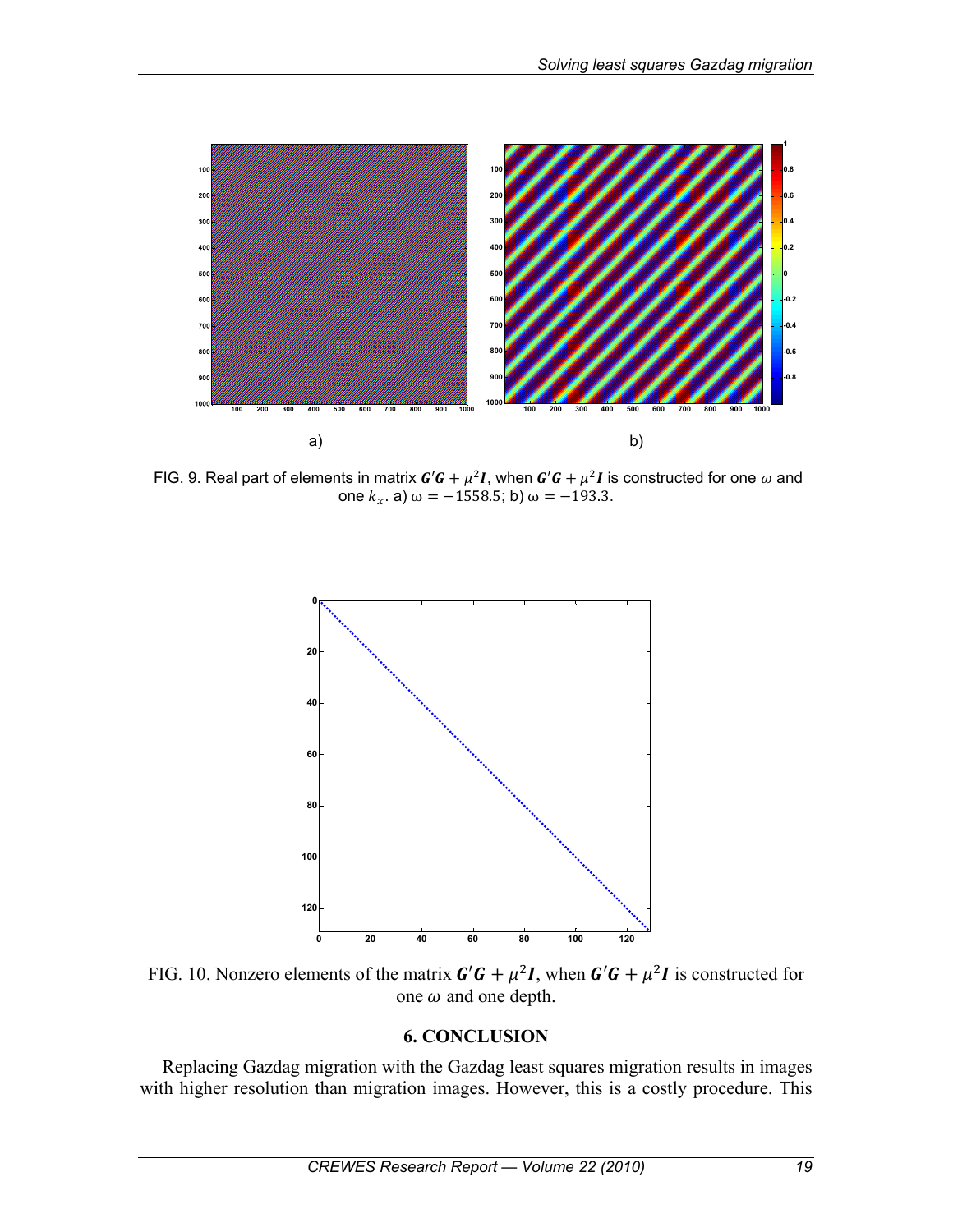study was looking for a faster and less costly solver for the Gazdag least squares migration.

 Current study shows that implementing the inversion procedure can be done on each temporal frequency; consequently the Hessian matrix that must be inverted becomes smaller. However, matrix is still large and since it is not a diagonally dominant, is not solvable by the Jacobi or Gauss Seidel method which are typical solvers of the multigrid method. Therefore, multigrid is not able to solve the least squares migration for each temporal frequency. The Hessian matrix remains diagonally nondominant even if the least squares migration applied on each temporal and spatial frequency, separately.

Finally, it is shown that the Hessian matrix is a diagonal matrix if least squares migration performed for each temporal frequency and depth. This is the fastest procedure, since it does not need any solver.

The number of least squares migration to be solved on each scenario is another important factor that must be considered as well.

### **ACKNOWLEDGEMENTS**

Authors wish to acknowledge the sponsors of CREWES project for their continuing support. They especially express their acknowledgment to Dr. Rob Ferguson, Dr. Gary Margrave, Dr. Mostafa Naghizadeh and Marcus Wilson for their technical opinions and help. They also appreciate other faculty, staff and computer technicians in the CREWES project.

#### **REFERENCES**

- Baysal, E., D. D. Kosloff, and J. W. C. Sherwood, 1983, Reverse time migration: Geophysics, 48, 1514- 1524.
- Briggs, W. L., V. E. Henson, and S. F. McCormick, 2000, A multigrid tutorial, second edition, SIAM.
- Bunk, C., F. M. Saleck, S. Zaleski, and G. Chavents, 1995, Multiscale seismic waveform inversion. Geophysics, 60, 1457-1473.
- Claerbout, J. F., and S. M. Doherty, 1972, Downward continuation of moveout corrected seismograms: Geophysics, 37, 741-768.
- Claerbout, J. F., 2005, Basic Earth Imaging (Version 2.4): Stanford Exploration Project, http://sepwww.stanford.edu/sep/prof/.
- Duquet, B., K. J. Marfurt, and J. A. Dellinger, 2000, Kirchhoff modeling, inversion for reflectivity, and subsurface illumination: Geophysics, 65, 1195-1209.
- Gazdag, J., 1978, Wave equation migration with the phase-shift method: Geophysics, 43, 1342-1351.
- Gazdag, J., and P. Sguazzero, 1984, Migration of seismic data by phase-shift plus interpolation: Geophysics, 49, 124-131.
- Hagedoorn, J. G., 1954, A process of seismic reflection interpretation: Geophysical Prospecting, 2, 85-127.
- Hestenes, M., and E. Steifel, 1952, Methods of conjugate gradients for solving linear systems: Nat. Bur. Standards J. Res., 49, 403-436.
- Hill, N. R., 1990. Gaussian beam migration: Geophysics, 55, 1416-1428.
- Ji, J. 1997, Least squares imaging, datuming, and interpolation using the wave equation: Stanford Exploration Project.
- Kuehl, H., and M. D. Sacchi, 2001, Split-step WKBJ least-squares migration/inversion of incomplete data: 5th Soc. Expl. Geophys. of Japan Internat. Symp. Imaging Technology.
- Margrave, G. F., and R. J. Ferguson, 1999, Wavefield extrapolation by nonstationary phase shift: Geophysics, 64, 1067-1087.
- Millar, J., and J. C. Bancroft, 2004, Multigrid Deconvolution of seismic data, CSEG Conference Abstract.